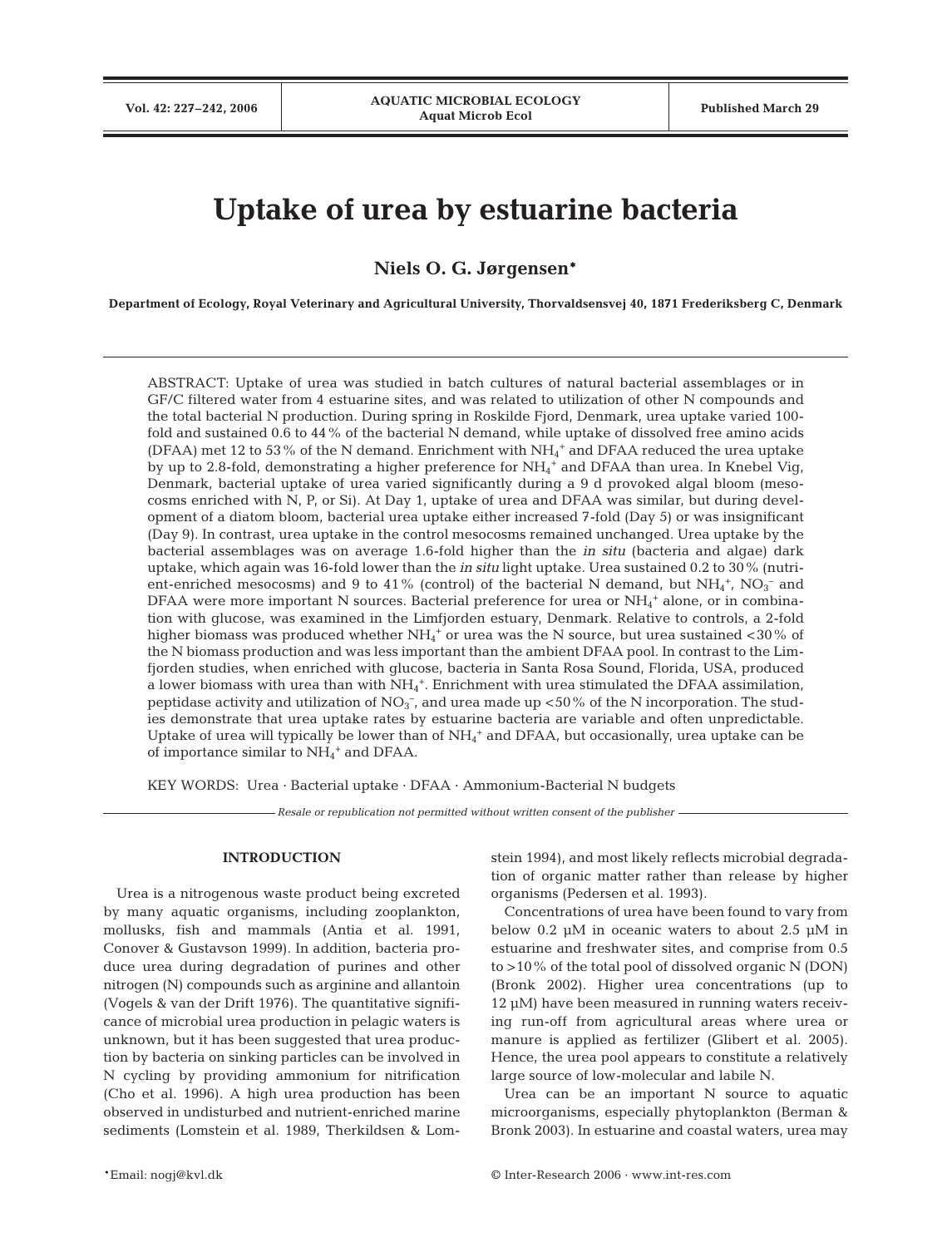sustain from 20 to 60% of the algal N demand (Sahlsten et al. 1988, Glibert et al. 1995). Less attention has been paid to urea as bacterial N source, although bacterial urea uptake unintentionally has been included in studies of  $[15]$ N-urea uptake by phytoplankton due to the filter size (typically about 1.0 µm) used for collection of the  $[$ <sup>15</sup>]N-labeled phytoplankton, e.g. by Lomas et al. (2002). In most studies on bacterial N cycling, dissolved free amino acids (DFAA) and NH4 <sup>+</sup> have been considered as the major N sources to bacteria (Fuhrman 1990, Keil & Kirchman 1991). Attempts to measure urea uptake by bacterioplankton in short-term studies (2 to 8 h) have either been unsuccessful (open marine waters; Wheeler & Kirchman 1986), or have shown a minor uptake  $\langle$  < 3% of the total bacterial N uptake in the Thames estuary; Middelburg & Nieuwenhuize 2000). In contrast, in long-term batch cultures (>3 d) of freshwater and marine bacteria, a sizable uptake of urea has been measured in several cases (Jørgensen et al. 1998, 1999b, Middelboe et al. 1998).

Utilization of urea N by algae and bacteria requires splitting of urea by the enzyme urease. In bacteria, activity of the urease enzyme appears to be controlled by at least 2 different mechanisms. In *Klebsiella aerogenes*, synthesis of urease is initiated at low concentrations of 'high quality' N such as  $NH_4^+$  and amino acids (Friedrich & Magasanik 1977). Since NH<sub>4</sub><sup>+</sup> (from direct uptake or deamination of amino acids) at low concentrations is typically incorporated into glutamine (Madigan et al. 2003), the intracellular glutamine level may activate the urea synthesis as suggested for *Pseudomonas aeruginosa* (Jahns 1992). In contrast, the presence of extracellular urea has been found to induce urease synthesis in other bacteria (shown for *Proteus mirabilis*; Mobley et al. 1995). Uptake of extracellular urea may require an energy-dependent urea transport system as observed in *Corynebacterium glutamicum* when grown with urea as the only N source and at naturally low concentrations (Siewe et al. 1998). Thus, bacterial utilization of urea appears to necessitate energy for production of urease and possibly also for transport enzymes. This energy expenditure may restrict the utilization of urea-N by natural bacterioplankton.

In order to examine to which extent natural bacterial populations in diverse aquatic environments are capable of taking up urea and how this uptake may be influenced by utilization of other N compounds, assimilation of urea-N was studied in 3 estuaries in Denmark and 1 in Florida, USA. The uptake was related to the utilization of 'high quality' N sources such as DFAA and NH<sub>4</sub><sup>+</sup>, and total N uptake by the bacteria. The various sites were chosen to characterize microbial urea dynamics in environments with a different biological activity but with a comparable trophic status. Various

methodologies were applied in the different studies as the focus of the work has been to present general aspects of urea uptake and its control, rather than actual site-specific urea uptake rates at 4 locations. Briefly, the results indicate that urea may sustain a substantial portion of the bacterial N demand, although  $NH_4^+$  and DFAA generally appear to be more important N sources to estuarine bacteria.

## **MATERIALS AND METHODS**

**Sampling.** Water was collected from the following locations: Roskilde Fjord, Knebel Vig and Limfjorden, Denmark, and Santa Rosa Sound, northwestern Florida, USA. All locations are estuarine sites influenced by anthropological activity to a varying degree. Short descriptions of the sampling sites and information on chemical and biological analyses are given in Table 1.

In order to reduce uptake or production of urea by organisms other than bacteria, the experimental setup typically consisted of batch cultures of natural water filtered through Whatman GF/F filters (nominal pore size of about 0.7  $\mu$ m) or 0.8  $\mu$ m pore-size filtered water (cellulose nitrate filters, Millipore), which was inoculated into 0.2 µm filtered water (Whatman Polycap filter capsules including a glass fibre prefilter) at a 1:9 ratio. Exceptions were the seasonal study in Roskilde Fjord in spring 1997 when bacterial production and uptake of urea and DFAA were measured in GF/C (exclusion size of about 1.4 µm) filtered water, and some of the studies in Knebel Vig in which urea uptake was studied in untreated water.

**Analysis of dissolved nitrogen.** Samples for chemical analyses were filtered through 0.2 µm, 25 mm diameter cellulose acetate Millipore or Sartorius membrane syringe filters. The initial 1 to 2 ml filtrate was discarded before the filtrates were stored frozen in 60 ml acid-washed HDPE bottles (Nagle Nunc).

Dissolved N was determined as total dissolved N (TDN), including both dissolved inorganic and organic N (DIN and DON), using a Dohrman DN 1900 analyser (Teledyne Technologies).  $NH_4$ <sup>+</sup>,  $NO_3$ <sup>-</sup> and urea were measured on an AlpKem FlowSolution IV autoanalyzer (OI Analytical) using standard methods, except for urea, which was measured with the monoxime method according to Price & Harrison (1987). Detection limits for  $NO_3^-$  and  $NH_4$ <sup>+</sup> were 0.05 and 0.1 µmol  $l^{-1}$ , respectively.

Manual analysis of urea with the monoxime method is difficult to perform due to the high reaction temperature (>85°C) to obtain a detectable color, the quickly fading color, and formation of precipitate during cooling (Mulvaney & Bremer 1979, Price & Harrison 1987). In this study, the fading color and precipitation prob-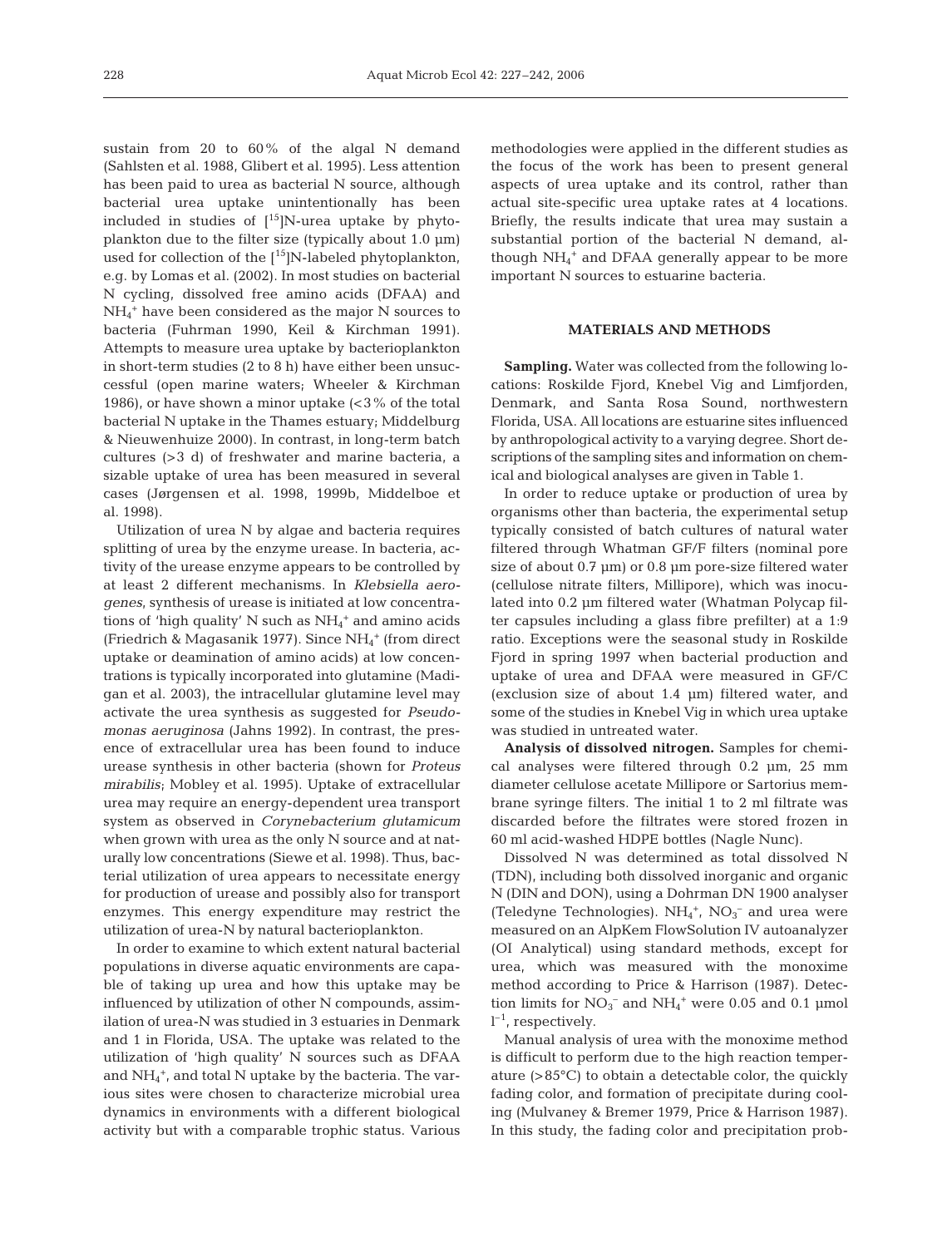| I | ł<br>i<br>ł<br>i<br>I<br>l                                      |
|---|-----------------------------------------------------------------|
|   | í<br>١<br>¢<br>l<br>١<br>ļ<br>j<br>í                            |
|   | $\frac{1}{2}$                                                   |
|   | ׇ֚֬֡֡<br>i<br>i                                                 |
|   | ï                                                               |
|   | ֕<br>$\frac{1}{2}$<br>ł<br>$\frac{1}{2}$                        |
|   | l<br>l<br>Ì<br>i<br>i<br>i                                      |
|   | ł<br>ž                                                          |
|   | $\frac{1}{2}$<br>į<br>l<br>i                                    |
|   | Ì<br>5<br>)<br>i<br>I<br>j<br>l<br>į<br>I                       |
|   | j<br>ï<br>i                                                     |
| ζ | is control<br>l<br>١<br>į<br>֚֕֕֡<br>į<br>ł<br>1<br>İ<br>7<br>ĺ |

<sup>1</sup>

| Location                                                                                                                  | Sampling                                                                                                                                                                                                                                                                                                           | Experimental setup                                                                                                                                                                                                                                                                                                                                                                                                                                                                                                     | (µM, except DFAA in nM and DON in µM N)<br>$NO_3^-$<br>t<br>HH | Urea                        | Ambient nutrients during study<br><b>DFAA</b>                                         | DON                      | Chemical and biological<br>measurements                                                                                                                                                                                                                                                                                                                                                                           |
|---------------------------------------------------------------------------------------------------------------------------|--------------------------------------------------------------------------------------------------------------------------------------------------------------------------------------------------------------------------------------------------------------------------------------------------------------------|------------------------------------------------------------------------------------------------------------------------------------------------------------------------------------------------------------------------------------------------------------------------------------------------------------------------------------------------------------------------------------------------------------------------------------------------------------------------------------------------------------------------|----------------------------------------------------------------|-----------------------------|---------------------------------------------------------------------------------------|--------------------------|-------------------------------------------------------------------------------------------------------------------------------------------------------------------------------------------------------------------------------------------------------------------------------------------------------------------------------------------------------------------------------------------------------------------|
| up to 5 m water depth; 16 June 1997<br>estuary in Northern)<br>Zealand, Denmark;<br>16-18 ppt salinity)<br>Roskilde Fjord | (2) Laboratory batch cultures<br>surface at Stn 60 in the open<br>(1) Seasonal sampling from<br>Water collected 1 m below<br>fjord at 6 m water depth<br>April to June 1997                                                                                                                                        | and DFAA measured in GF/C-filtered water<br>(1) Bacterial production and uptake of urea<br>received (1) 30 µM NH <sub>4</sub> +, (2) 8 µM DFAA,<br>(2) Batch cultures of $141(10\% 0.8 \mu m)$<br>water). Each of the triplicate cultures<br>filtered water in 90% 0.2 µm filtered<br>or (3) were untreated controls<br>(April-June)                                                                                                                                                                                   | $0.4 - 5.5$<br>June:<br>1.2<br>$1.0 - 4.0$<br>June:<br>7.5     | $0.6 - 2.4$<br>June:<br>0.8 | 145-1030<br>150-240<br>June:                                                          | $37 - 55$<br>June:<br>45 | N content determined assuming 3.5 fg<br>Bacterial production ([ <sup>3</sup> H]-thymidine<br>Bacterial density (AODC) <sup>1</sup> . Bacterial<br>ammonium, nitrate, urea and DFAA.<br>incorporation). Uptake of [ <sup>14</sup> C]-urea<br>measured by filtration of untreated<br>N per bacterium <sup>2</sup> . Chlorophyll a<br>and [ <sup>14</sup> C]-DFAA. Analysis of<br>water on GF/F filters <sup>3</sup> |
| Jutland, Denmark;<br>18-23 ppt salinity)<br>(up to 12 m deep<br>bay in Eastern<br><b>Knebel Vig</b>                       | provoked by regular addition<br>ted in mesocosms (3 m deep<br>of 14 $\upmu\text{M}\,\text{NO}_3$ , 2 $\upmu\text{M}\,\text{PO}_4{}^3$<br>additional enrichment of 2<br>enclosures with 14 µM Si<br>and diameter of 1.75 m).<br>A bloom situation was<br>$(N+P+Si$ enclosures) <sup>4</sup><br>(N+P enclosures), or | in triplicate 250 ml bottles in natural light or<br>set-up in triplicate on Days 1 (start), 5 (early<br>June-July 1994. Water collec- (1) Natural water samples incubated in situ<br>(2) 12 1 batch cultures (10% $0.8$ µm filtered<br>water in 90% 0.2 µm filtered water) were<br>bloom) and 9 (crash of bloom)<br>in the dark                                                                                                                                                                                        | $0.2 - 0.6$                                                    | $0.8 - 1.1$ $1.0 - 1.6$     | cultures:<br>190-240<br>$100 - 160$<br>185-310<br>Day 1:<br>Day 5:<br>Day 9:<br>Batch | $16 - 20$                | Uptake of [ <sup>14</sup> C]-urea and [ <sup>14</sup> C]-DFAA<br>and DFAA. Bacterial biomass (PON) <sup>5</sup><br>Analysis of ammonium, nitrate, urea                                                                                                                                                                                                                                                            |
| 23-29 ppt salinity)<br>Northern Jutland,<br>Denmark; 8-13 m<br>(open fjord in<br>water depth;<br>Limjorden                | July 1995. Water collected<br>Rønbjerg Harbor (4.5 m<br>1 m below surface at<br>water depth)                                                                                                                                                                                                                       | filtered water in 90% 0.2 µm filtered water)<br>Triplicate 51 batch cultures (10% GF/F<br>(4) 4.2 µM glucose (25 µM C) + 2.5 µM<br>$(3)$ 4.2 µM glucose + 2.5 µM NH4+<br>(2) 4.2 µM glucose + 5 µM NH4 <sup>+</sup> )<br>$(1)$ 4.2 µM glucose $(25 \mu M C)$<br>1.25 µM urea (2.5 µM N)<br>urea (5 µM N)<br>that received:                                                                                                                                                                                             | $0.2 - 1.6$<br>$0.3 - 0.5$                                     | $0.8 - 1.4$                 | 180-240 No data                                                                       |                          | Uptake of [ <sup>14</sup> C]-urea and [ <sup>14</sup> C]-DFAA<br>Analysis of ammonium, nitrate, urea<br>and DFAA. Bacterial N biomass<br>determined from POC content <sup>6</sup>                                                                                                                                                                                                                                 |
| in NW Florida, USA;<br>$(5-12 \text{ m}$ deep sound<br>Santa Rosa Sound<br>25-28 ppt salinity)                            | collected at local pier at<br>February 1996. Water<br>1 m depth                                                                                                                                                                                                                                                    | (2) 20 µM glucose + 9 µM NH4 <sup>+</sup> + 4.5 µM urea<br>filtered water in 90% 0.2 µm filtered water)<br>Triplicate 4 l batch cultures (10% 0.8 µm<br>(1) 20 $\mu$ M glucose + 18 $\mu$ M NH <sub>4</sub> <sup>+</sup><br>20 µM glucose + 9 µM urea<br>to which was added:<br>$\odot$                                                                                                                                                                                                                                | $0.5 - 2.0$<br>$1.4 - 2.0$                                     | $1.6 - 1.8$                 | 120-145 No data                                                                       |                          | Uptake of [ <sup>14</sup> C]-DFAA. Leucine-MCA<br>density (AODC) <sup>1</sup> . Bacterial N content<br>determined assuming 3.5 fg N per<br>nitrate, urea and DFAA. Bacterial<br>activity. Analysis of ammonium,<br>batchium <sup>2</sup>                                                                                                                                                                          |
| lates. Source: Baretta-Bekker et al. (1994)                                                                               | <sup>2</sup> Average bacterial N content from Fagerbakke et al. (1996)<br>${}^{3}$ Procedure according to Jespersen & Christoffersen (1987)<br><sup>5</sup> Particulate organic nitrogen (N. Kroer unpubl. data)<br><sup>1</sup> Acridine orange direct counts (Hobbie et al. 1977)                                | <sup>4</sup> The nutrient enrichment changed the phytoplankton growth in the enclosures as follows: (1) N+P enclosures: Declining diatom population, but increase in numbers of phototrophic flagellates<br>and picoalgae. (2) N+P+Si enclosures: Development of an intense diatom population that peaked at Day 8. (3) Control enclosures: Declining populations of diatoms and phototrophic flagel-<br><sup>6</sup> Particulate organic carbon (POC) converted to bacterial N assuming a C/N ratio of 5 (Kroer 1993) |                                                                |                             |                                                                                       |                          |                                                                                                                                                                                                                                                                                                                                                                                                                   |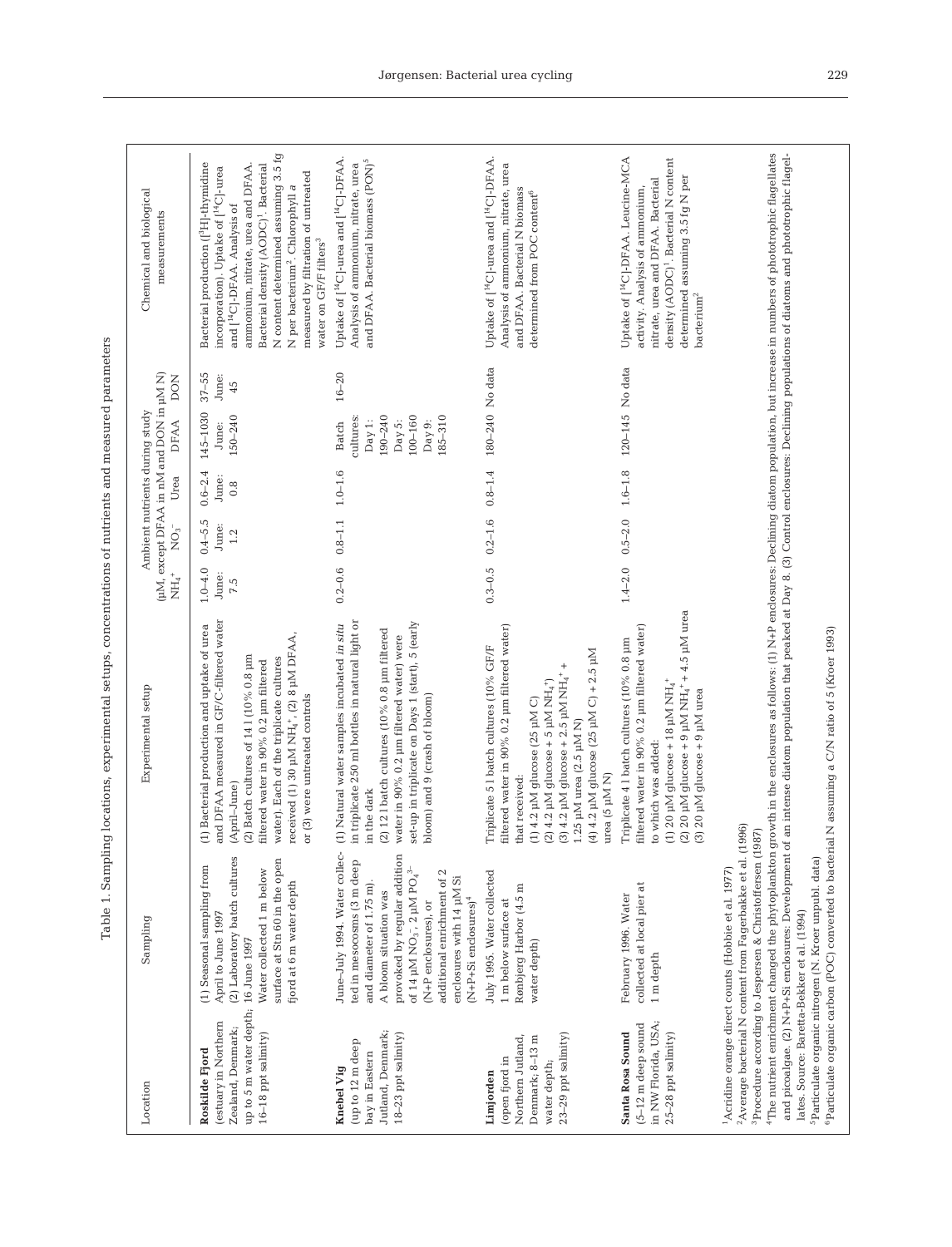lems were eliminated by fast cooling with a high-precision cooling device. After mixing of reagents and sample at room temperature in the autoanalyzer, the sample tube was connected to a 1.2 mm diameter, coiled glass tube in a digitally temperature-controlled oil bath at 90.0°C (0.1°C). A higher temperature increased the color intensity, but increased the risk of bubble formation. The temperature of 90°C practically eliminated formation of bubbles. After heating for 9.5 min in the oil bath, the sample tube was cooled to 15°C in 2 s in a thermo-electric pieltier cooling element. The detection limit was about 0.1  $\mu$ mol l<sup>-1</sup> urea and a precision of 0.05  $\mu$ mol  $l^{-1}$ .

Dissolved free amino acids (DFAA) were quantified as fluorescent *o*-phthaldialdehyde derivatives by HPLC according to Lindroth & Mopper (1979) and Jørgensen et al. (1993).

**Analysis of bacterial N biomass.** Bacterial biomass in the Roskilde Fjord and Santa Rosa Sound samples was calculated assuming a bacterial N content of 3.5 fg N (average value by Fagerbakke et al. 1996). In the Limfjorden batch cultures, the bacterial biomass was determined from carbon content of particles retained on a GF/F filter (analyzed by infrared gas analysis; M. Middelboe unpubl. data) and assuming a bacterial C/N ratio of 5 (Kroer 1993). N content of bacteria in the Knebel Vig batch cultures was measured as particulate matter on GF/F filters which were assayed in a Carlo Erba NA 1500 CHN analyzer (Thermo Electron). Previous studies have shown that GF/F filters retain from 93 to 99% of marine bacteria in their late exponential phase when grown in batch cultures similar to the present cultures (Kroer 1994). Similar retention efficiency by filtration of bacteria onto GF/F filters was assumed in the present study as the bacterial biomass typically was harvested at maximum bacterial density.

**Bacterial uptake of urea.** Uptake (hydrolysis) of urea by bacteria was measured from production of  ${}^{14}CO_2$  in triplicate 20 ml water samples to which 60 to 75 nCi (2.20 to 2.72 kBq)  $[14C]$ -urea (Perkin Elmer) (= 54 to 68 nmol  $l^{-1}$ , or a maximum of 5 to 10% of the natural concentrations) had been added. The samples were incubated in 100 ml serum bottles with rubber membranes to which small plastic cups were fixed with accordion-folded paper wicks under the membrane. All incubations were done in the dark in the laboratory within ±2°C of the *in situ* temperature. Incubation of field samples from Knebel Vig was initiated within 2 h of sample collection. The urea uptake was stopped after 75 to 210 min by injection of formaldehyde through the membranes. The samples were acidified with 10% phosphoric acid to drive off  $[$ <sup>14</sup>C $]$ -CO<sub>2</sub>, after which the wicks were soaked with 100 µl β-phenylethylamine to trap  $CO<sub>2</sub>$ . After 1 h on a shaking table, the  $CO<sub>2</sub>$  traps were transferred to 20 ml scintillation vials, which received 0.5 ml Carbosorb  $CO<sub>2</sub>$  absorber (Perkin Elmer) as an additional precaution to fix  $CO<sub>2</sub>$  to the wicks, and 15 ml of a commercial scintillation cocktail before counting. Turnover time of the urea isotope was assumed to be identical to the turnover time of ambient urea pool. It was further assumed that the N moiety of urea was incorporated into the bacterial biomass. In the bacterial cultures, the urea uptake was determined at regular intervals during the incubation periods.

Uptake of urea by production of  $[^{14}C]$ -CO<sub>2</sub> from the added  $[14C]$  urea isotope was compared to uptake measured from changes in urea concentrations in the Limfjorden microcosms during 36 h (see 'Results' and Fig. 6B). A high agreement between the 2 approaches, except for the control series, indicates that both methods produce reliable measurements of urea uptake. The advantage of the isotope approach is that it allows detection of an uptake being too small to be registered from a difference in concentration. In most of the present experiments, the uptake of urea was too low to be detected by differences in concentration.

**Bacterial DFAA uptake.** Bacterial assimilation of DFAA was determined from net radiotracer incorporation and actual concentrations of the free amino acids. Triplicate 5 ml water samples and a killed control (containing 2% formaldehyde) received 10 nCi (367 Bq) of the following 4  $\left[$ <sup>14</sup>C]-amino acids at equimolar concentrations: glutamic acid, serine, glycine and alanine (Perkin Elmer). These amino acids were chosen as the DFAA pool at the studied sites was dominated by acidic and neutral amino acids. Basic amino acids (asparagine, glutamine, lysine and ornithine) on the average made up a 7% (4 to 11%) of all DFAA (data not shown). The added tracers did not exceed 1 nM in concentration, corresponding to a maximum of 1 to 2% of their natural concentrations. The incubations were performed in the dark at a temperature within  $\pm 2^{\circ}$ C of the field temperature. The uptake was terminated after 30 to 40 min by addition of formaldehyde, followed by filtration through 0.2 µm membrane filters at maximum 25 kPa vacuum, rinsing with 0.2 µm filtered water, and determination of radioactivity on the filters by liquid scintillation counting. Turnover rates of the 4 amino acids were assumed to represent uptake of all DFAA and were used to calculate the total DFAA turnover. Respiration of  $[$ <sup>14</sup>C]-amino acids taken up by the bacteria was not measured. This means that the presented uptake rates, based on C-content of the DFAA, are net rates. For calculation of DFAA-N uptake, gross DFAA uptake rates were determined assuming a 50% respiration of the  $[$ <sup>14</sup>C]-amino acids (Jørgensen 1987) and a C:N ratio of 3.2:1 of the amino acids. It was further assumed that all DFAA-N was incorporated into bacterial biomass. In the bacterial cultures, the uptake of  $[$ <sup>14</sup>C]-DFAA was determined at regular intervals during the incubation periods.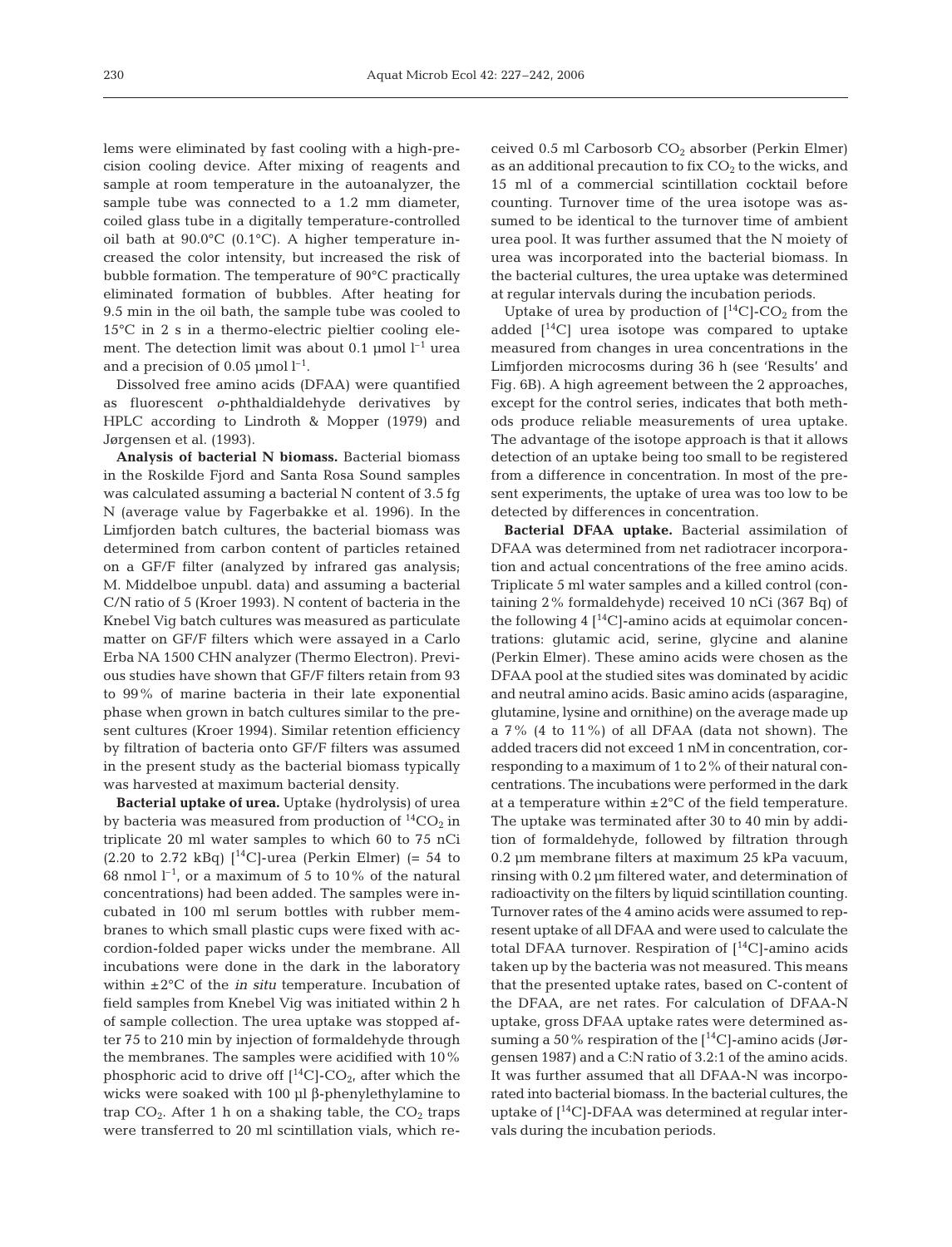**Bacterial production.** The production of bacteria in the Roskilde Fjord samples was estimated from bacterial incorporation of  $[{}^3H]$ -thymidine (Fuhrman & Azam 1980), using a conversion factor of  $1.4 \times 10^{18}$  cells per mol thymidine incorporated (Riemann et al. 1990).

**Amino peptidase assay.** Amino peptidase activity was measured in the Santa Rosa Sound samples by addition of the substrate analogue leucine-MCA (Sigma-Aldrich) to subsamples from the bacterial cultures. Enzymatic cleavage of leucine from the leucine-MCA compound is assumed to represent the bacterial amino peptidase activity. The enzyme activity was measured in quadruple 2 ml samples in clear 4 ml 4-way plastic cuvettes with a final leucine-MCA concentration of  $2 \mu$ M. The samples were incubated for 5 h within  $\pm 2^{\circ}$ C of the field temperature. Fluorescence of the produced AMC (the compound formed after cleavage of the leucine-MCA bond) was measured on a LS50 Perkin-Elmer spectrofluorometer at 380 nm excitation and 440 nm emission wavelengths with a 3 s integration time. AMC standards of 0 to 5 µM were used to convert fluorescence intensity to amino peptidase activity.

## **RESULTS**

#### **Urea uptake in Roskilde Fjord**

From 17 April to 24 June, the urea concentration in the fjord was <1  $\mu$ M, except for 1.35  $\mu$ M on 13 May, and was typically lower than the concentration of ammonium and nitrate (Fig. 1A). Concentrations of



Fig. 1. Seasonal study in Roskilde Fjord. (A) Concentrations of nitrate, ammonium, urea, DFAA and chlorophyll *a,* (B) bacterial production (incorporation of  ${}^{3}H$ -thymidine), and (C) uptake of DFAA and urea. Means  $\pm 1$  SD shown. n = 3, except in (A) where no replicates were analyzed (typical analytical variation was 4 to 7% N compounds and 8 to 10% chlorophyll *a*)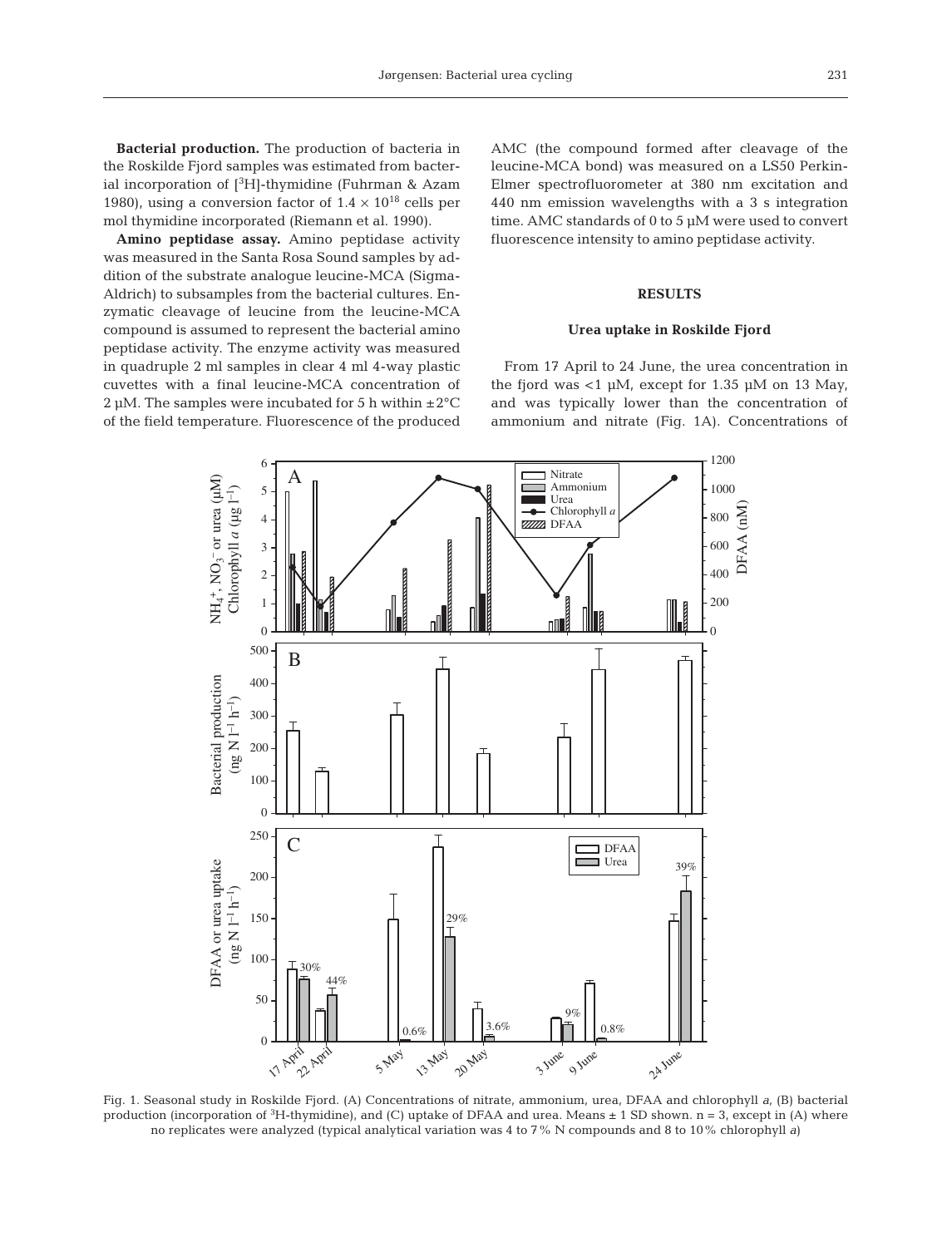DFAA ranged from 140 to 650 nM, except for 1030 nM on 20 May, and covaried with concentrations of urea (Spearman rank correlation p < 0.05). Chlorophyll *a* in the fjord water varied from 0.9 to 5.5  $\mu$ g l<sup>-1</sup> and had highest concentrations in mid May and late June.

In GF/C-filtered fjord water, the bacterial production ranged from 120 to 500 ng N $\rm l^{-1}$   $\rm h^{-1}$  and covaried with the amount of chlorophyll in the untreated water (Spearman rank correlation  $p < 0.02$ ) (Fig. 1B). The uptake of urea varied significantly, ranging from 1.8 (5 May) to 183 ng N  $l^{-1}$  h<sup>-1</sup> (24 June) (Fig. 1C). In contrast, assimilation of DFAA was less variable during the period (28 to 237 ng N  $l^{-1}$  h<sup>-1</sup>). Assimilation of DFAA correlated with the bacterial production (Spearman rank correlation  $p < 0.02$ ), but changes of the urea uptake rates did not correlate with any of the measured parameters (concentration of urea,  $NH_4^+$ ,  $NO_3^-$ , bacterial production or DFAA assimilation;  $p > 0.05$ ).

Uptake of urea was estimated to sustain from 0.6 to 44% (mean of 19.5%) of the bacterial N demand (indicated above the urea columns in Fig. 1C). This was about 1.5-fold lower than the N contribution by DFAA, which was determined to 12 to 53% with a mean of 31%.

# **Effect of N enrichment on urea uptake by Roskilde Fjord bacteria**

Addition of NH<sub>4</sub><sup>+</sup> or DFAA to batch cultures of bacteria from Roskilde Fjord in June 1997 caused a 2-fold higher cell production in the DFAA-enriched cultures than in the NH4 +-enriched and the unenriched control cultures (Fig. 2A). Urea uptake in the controls was on average 2-fold higher than in the  $NH_4^+$ - and DFAAenriched cultures, except after 42 h when uptake of urea in the controls was up to 10-fold higher (Fig. 2B). In the DFAA-enriched cultures, up to 5-fold higher DFAA assimilation rates occurred, relative to the con- $\operatorname{trol}$  and  $\mathrm{NH}_4{}^+$  cultures (data not shown).

Integration of N uptake by urea and DFAA during the 150 h incubation period showed that urea was a minor N source to the bacteria, making up from 0.32% (+DFAA cultures) to 3.3% (controls) of the DFAA assimilation (Fig. 2C). DFAA-N sustained 129% (control),  $116\%$  (+NH<sub>4</sub><sup>+</sup> cultures) and 220 $\%$  (+DFAA cultures) of the bacterial N demand, assuming a N content of 3.5 fg N per cell. The apparent  $>100\%$  N contribution by DFAA to the bacterial N biomass probably



Fig. 2. Effect of enrichment with ammonium and DFAA on growth and urea uptake by Roskilde Fjord bacteria. (A) Bacterial density, (B) uptake of urea, and (C) 150 h integrated urea and DFAA uptake, including indication of urea-N vs. DFAA-N uptake. At start of the incubation, the ambient DFAA, urea and ammonium concentrations were 280 nM, 400 nM and 7.5 µM, respectively. Means ± 1 SD, n = 3. Error bars of the integrated rates in (C) were determined by least squares method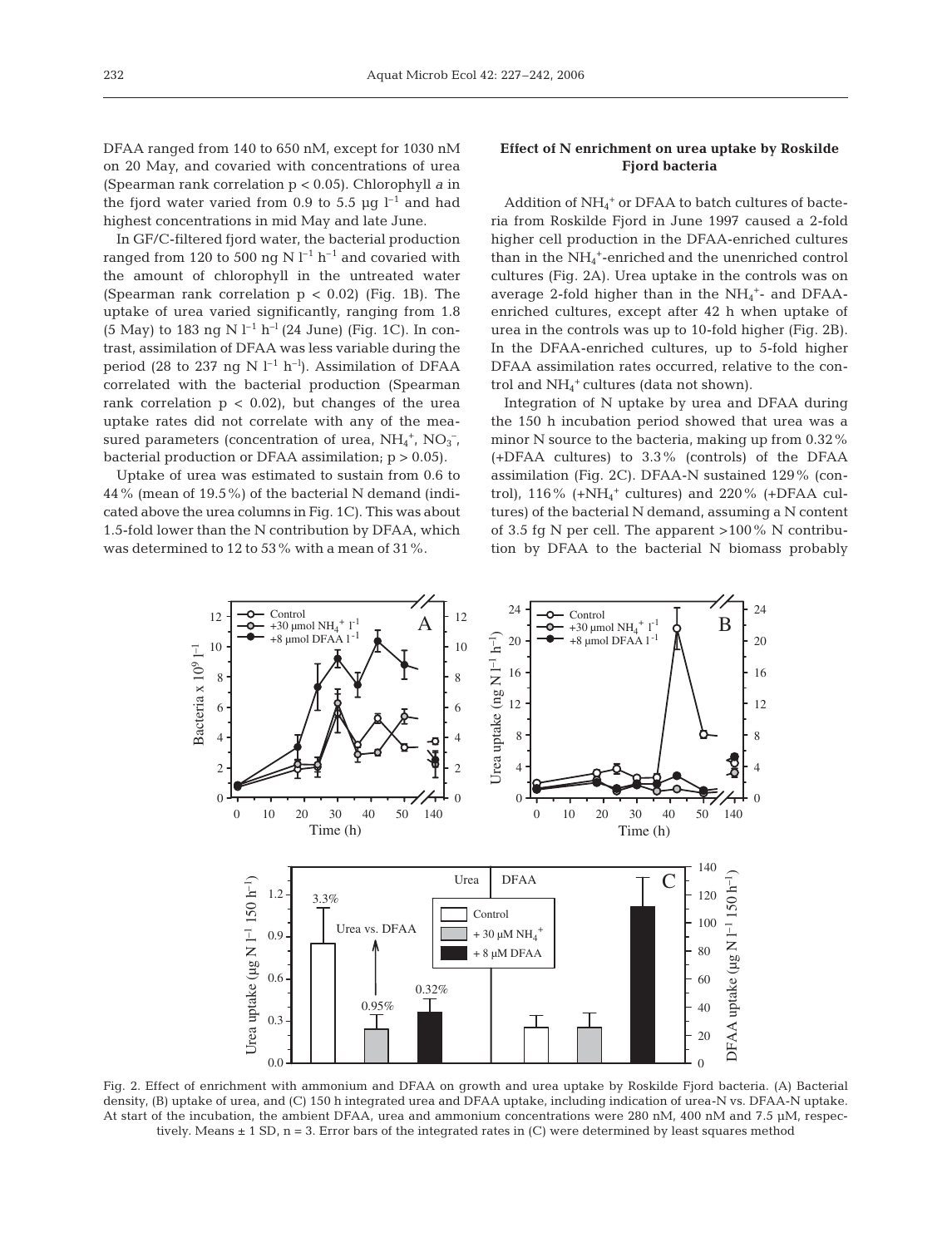reflects that the bacterial N content exceeded the applied literature value of 3.5 fg N per cell.

## **Bacterial N sources during a provoked algal bloom in Knebel Vig**

During a stimulated summer algal bloom in mesocosms (enclosures) in Knebel Vig, 0.8 µm-filtered water was collected Day 1 (12 h after addition of N+P or N+P+Si) and Days 5 and 9. Bacterial uptake of urea, DFAA,  $NH_4^+$  and  $NO_3^-$  in the filtered water was subse-

quently examined in batch cultures during 42 h. Uptake rates of urea and DFAA were rather similar in the 3 sets of cultures at Day 1, but at Days 5 and 9 the rates varied between the cultures (Fig. 3). At Day 5, the DFAA assimilation was similar in water from the N+P and N+P+Si enclosures and was 2-fold higher than in the controls. The urea uptake was slightly higher in the controls than in the N+P+Si cultures, while it was insignificant in the N+P cultures. At Day 9, the lowest DFAA assimilation and highest urea uptake occurred in the controls. In the N+P and N+P+Si cultures, a higher DFAA uptake was measured concurrent with



Fig. 3. Bacterial N dynamics in 0.8 µm-filtered water from Knebel Vig mesocosms enriched with N+P or N+P+Si. Water from the mesocosms was collected on Days 1, 5 and 9 and used for bacterial batch cultures. Uptake rates of urea and DFAA in the 3 types of batch cultures are shown. Means  $\pm$  1 SD, n = 3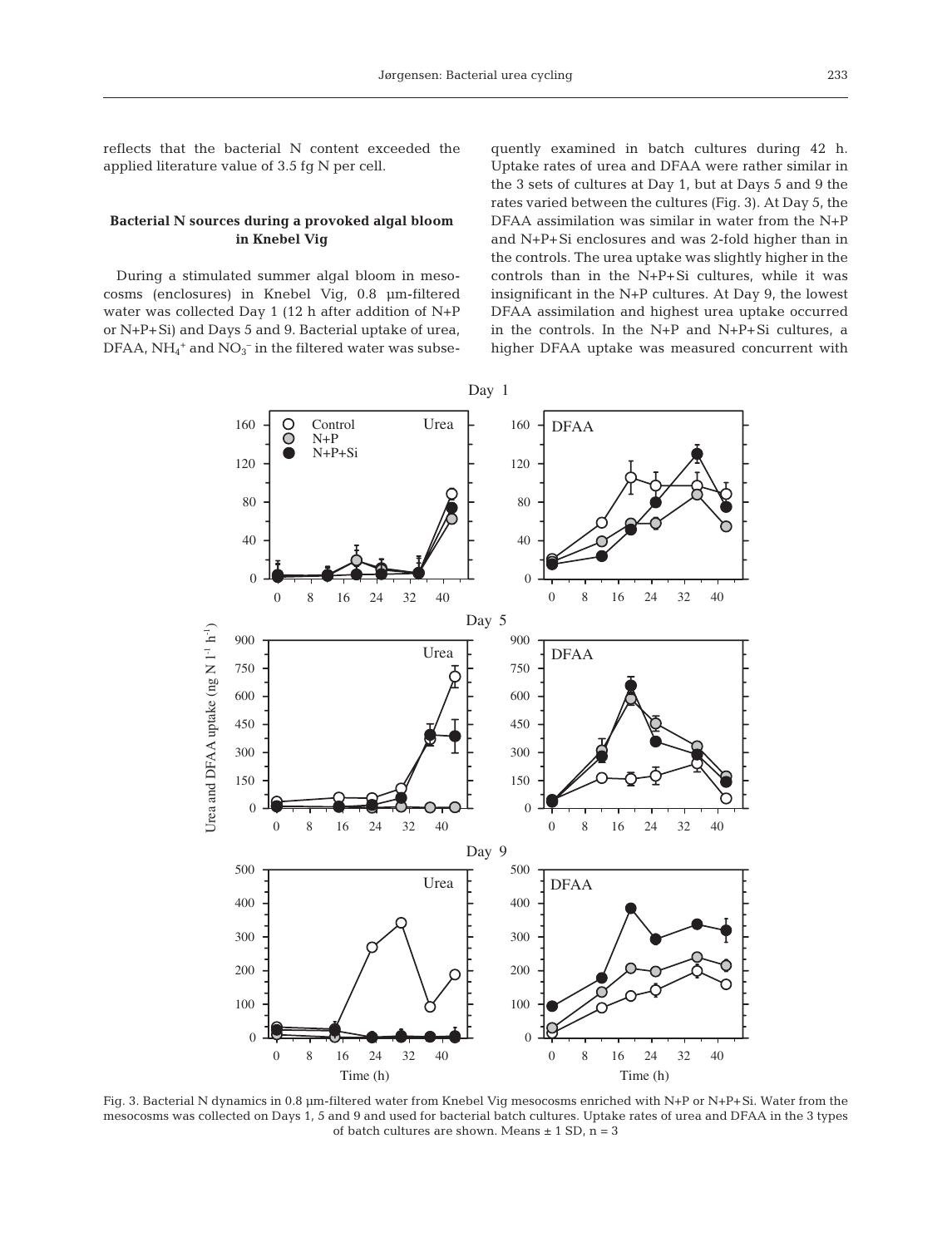an insignificant urea uptake. The bacterial density in the cultures at Day 1 covaried with the uptake of urea but not of DFAA (Spearman rank correlation p < 0.05 and  $p > 0.05$ , respectively) (data not shown). Unfortunately, no bacterial counts were done in the Day 5 and 9 cultures.

Uptake rates of urea and DFAA did not correlate with concentration changes of either urea or DFAA in the water (Spearman rank correlations  $p > 0.05$ ). Urea varied between 0.5 and 0.8 µM in the cultures (no trends were found), while the lowest and highest concentrations of DFAA were measured in the Days 5 and 9 cultures (100 to 160 nM and 185 to 310 nM, respectively). Intermediary DFAA concentrations of 190 to 240 nM occurred at Day 1.



Fig. 4. Bacterial N dynamics in Knebel Vig mesocosms. (A) Bacterial N biomass after 42 h growth in batch cultures from Days 1, 5 and 9, and (B) 42 h integrated uptake of urea, DFAA, ammonium and nitrate. In (B), \* indicates that the contribution of N from urea, DFAA, ammonium and nitrate exceeded the measured N biomass (*t*-test, p < 0.05). Means ± 1 SD, n = 3 in (A) only

The bacterial N biomass in the cultures increased from Day 1 to Day 9, except for a minor decline from Days 5 to 9 in the N+P cultures (Fig. 4A). The highest bacterial cell production was found in the N+P+Si cultures at Day 9 (6.5-fold increase relative to Day 1).

Integrated uptake rates of DFAA and urea (from the <sup>14</sup>C tracer studies), and concentration changes of  $NH_4^+$ and  $NO<sub>3</sub><sup>-</sup>$  during the incubations, demonstrated that DFAA and  $NH_4$ <sup>+</sup> were more important N sources than urea to the bacteria, but the results also showed an uptake of  $NO_3^-$  in most cultures (Fig. 4B). Urea sustained 0.2 to 8% (N+P cultures), 0.1 to 30% (N+P+Si cultures) and 9 to 41% (control) of the bacterial N demand. Like DFAA and urea, the variable uptake of NH4 <sup>+</sup> appeared not to depend on the actual pools in the

water, as rather similar concentrations of NH4 <sup>+</sup> occurred in the enclosures  $(0.2$  to  $0.6 \mu M$ ). Similarly, change to  $NO<sub>3</sub><sup>-</sup>$  appeared not to be controlled by the concentration, as a higher uptake occurred in the controls (about ca. 1  $\mu$ M NO<sub>3</sub><sup>-</sup>) than in the N+P+Si cultures (about 18 µM NO<sub>3</sub><sup>-</sup>). Uptake of the studied N sources on the average sustained 107% of the bacterial N demand, ranging from 67% (N+P cultures, Day 9) to 147% (control cultures, Day 9; Fig. 4B).

Uptake of urea in the cultures was related to the *in situ* urea uptake in the enclosures (by alga and bacteria), at either ambient light or in the dark (3 h dark pre-incubated samples). Urea uptake in the dark might be expected to reflect the bacterial uptake, assuming that algal uptake of urea only occurred in the light (see 'Discussion'). A summary of results from Days 1, 5 and 9 shows that urea uptake during 42 h in the cultures made up from 8 to 450% (mean of 158%) of the dark community uptake, and that the community uptake at *in situ* light was 3.4 to 282-fold (mean of 15.8-fold if excluding the extreme high value of 282) above the dark community urea uptake. Details were as follows: On Day 1, urea uptake in the bacterial cultures made up 30 to 60% of the *in situ* dark uptake, but the dark uptake was 10 to 19-fold below that at *in situ* light (Fig. 5). On Day 5, urea uptake in the bacterial cultures was from 0.08-fold (N+P) to 1.7-fold (control) and 4.5-fold (N+P+Si) higher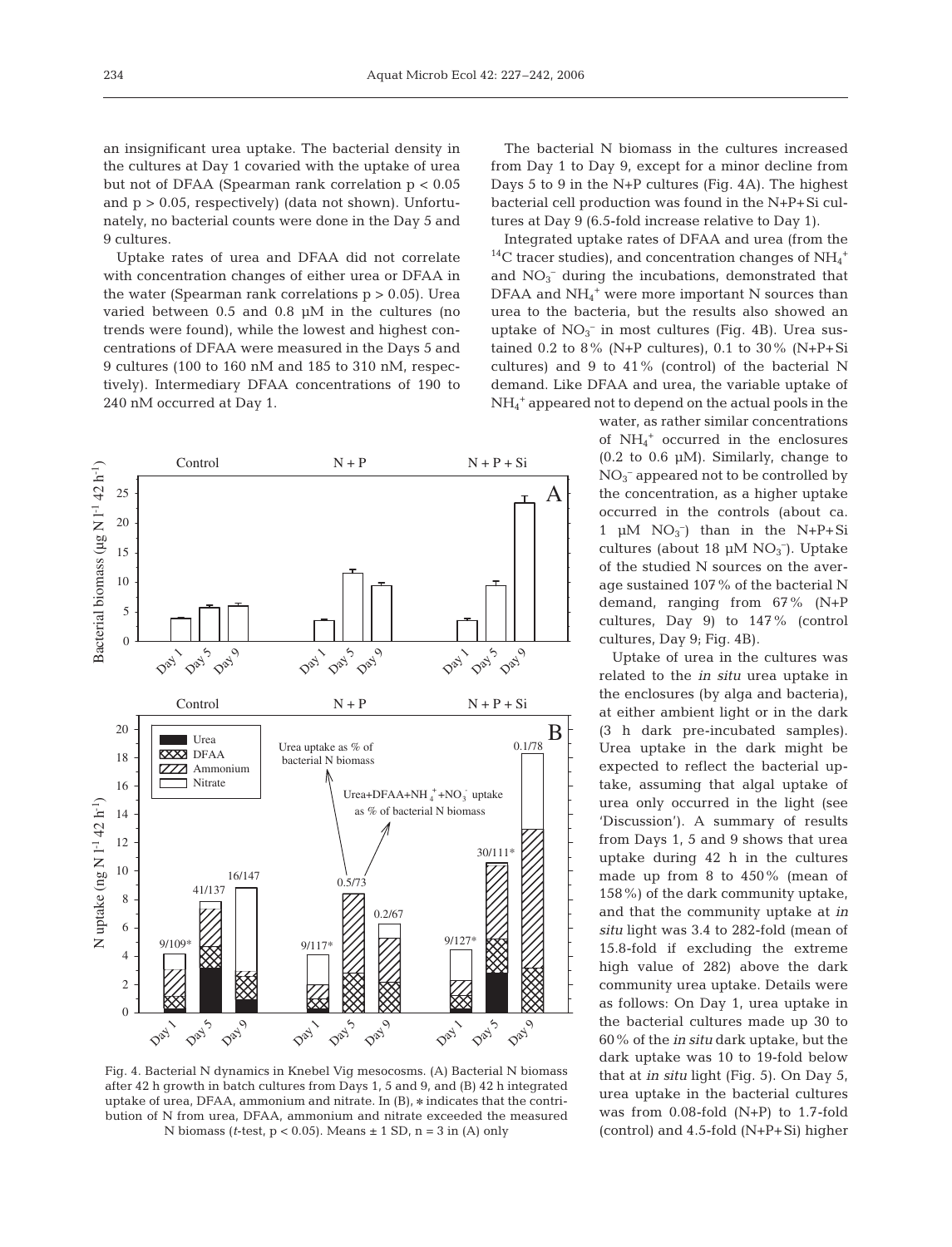

Fig. 5. Bacterial N dynamics in Knebel Vig mesocosms. Uptake of urea in the bacterial batch cultures (10% 0.8 µm filtered and 90% 0.2 µm filtered water), and in untreated mesocosm water in the dark or in natural mid-day daylight on Days 1, 5 and 9. For the bacterial batch cultures the highest measured rate during the 42 h incubation periods is shown. Means  $\pm$  1 SD, n = 3

than in the *in situ* dark samples. Urea uptake at *in situ* light was from 3.4-fold (control) to 16-fold (N+P+Si) and 28-fold (N+P) higher than in the *in situ* dark incubations. Finally at Day 9, urea uptake in the bacterial cultures was from  $0.11$ -fold (N+P) to 2.3-fold (N+P+Si) and 4.1-fold (control) higher than in the *in situ* dark samples. At *in situ* light, urea uptake was from 13-fold (control) to 16-fold  $(N+P)$  and 282-fold  $(N+P+Si)$  higher than in the corresponding dark incubations.

# **Effect of enrichment with glucose, NH4 <sup>+</sup> and urea on urea uptake by Limfjorden bacteria**

The amount of available carbon (glucose) and N (NH4 <sup>+</sup> and/or urea at a C/N ratio of 5) was manipulated in batch cultures of bacteria from the Limfjorden to study the effect on uptake of urea. Relative to the unamended controls, glucose alone did not stimulate the cell production, but addition of glucose together with NH4 <sup>+</sup> and/or urea increased the bacterial production by a factor of 2 (Fig. 6A). Enrichment with glucose and  $NH_4^+$  led to an 8 to 10-fold higher uptake of  $NH_4^+$  but also a 2-fold higher assimilation of DFAA, while urea uptake remained unchanged. In the cultures enriched with glucose,  $NH_4^+$  and urea, urea and DFAA uptake was similar to that in the glucose  $+$  NH<sub>4</sub><sup>+</sup> cultures, but NH4 <sup>+</sup> uptake was reduced by 26%. The effect of addition of only glucose and urea was a 60% higher uptake of urea, a small release of  $NH_4^+$  (no uptake) and a reduced DFAA assimilation. A small uptake of  $NO<sub>3</sub><sup>-</sup>$  of about 1  $\mu$ q N l<sup>-1</sup> was measured in all cultures.

Urea sustained 32 to 35% of the N demand in the control and glucose-enriched cultures. In the cultures enriched with both glucose,  $NH_4^+$  and/or urea, the N sustenance by urea increased with a declining  $\mathrm{NH}_4{}^+$ addition, and urea met from  $17\%$  (+  $NH_4^+$  and glucose) to 41% (+ urea and glucose) of the bacterial N demand.

The bacterial uptake of urea was determined by both reduction in concentration during the incubation and by production of  ${}^{14}CO_2$  from the added  ${}^{14}C$  urea isotope (Fig. 6B). Except for the controls, no difference between the 2 approaches was found (analysis of normalized data by Mann-Whitney Rank sum test,  $p < 0.05$ ).



Fig. 6. Bacterial N uptake and N budgets in Limfjorden batch cultures. (A) Bacterial N biomass and integrated uptake of DFAA, urea, ammonium and nitrate after 36 h in the cultures. The contribution of urea N to the total bacterial N is indicated. (B) Comparison of urea uptake rates measured from changes in concentration and from production of  ${}^{14}CO_2$  in  ${}^{14}C$  urea. Means  $\pm$  1 SD, n = 3 (except for the integrated rates in A)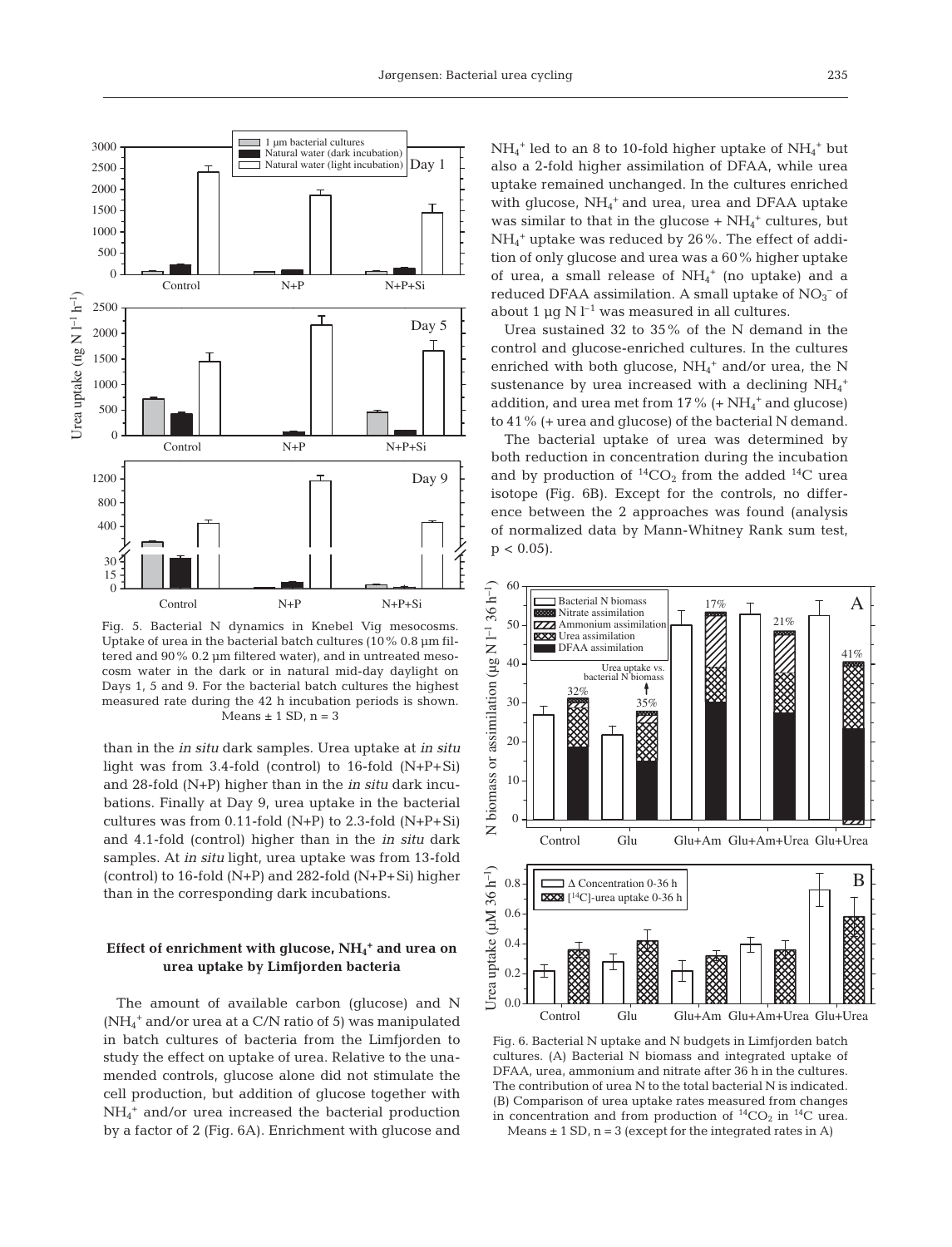

Fig. 7. Bacterial N uptake in Santa Rosa Sound batch cultures after 120 h incubation. (A) Bacterial densities, (B) uptake or release of urea (from difference in concentration at 120 h), (C) integrated uptake of DFAA (from uptake of 14C amino acids), (D) integrated peptidase activity (leucine-MCA), (E,F) uptake or release of ammonium and nitrate (from differences in concentration at 120 h), and (G) 120 h integrated uptake (or release) of urea, ammonium, nitrate and DFAA. In (G), numbers above the columns are identical to those shown in Fig.  $4B_i$  \*indicates that contribution of N from urea, DFAA, ammonium and nitrate was not different from the measured N biomass (*t*-test, p < 0.05). In (A), error bars indicate SE of 10 microscope fields counted. In (B), (E) and (F), error bars = SD, n = 3. In (C), (D) and (G) error bars of the integrated rates were determined by least squares method

## **Effect of enrichment with glucose, NH4 <sup>+</sup> and urea on urea uptake by Santa Rosa Sound bacteria**

Bacterial utilization of urea and other N compounds after addition of C (glucose) and N (NH<sub>4</sub><sup>+</sup> and/or urea) was examined over 120 h in batch cultures with subtropical, estuarine bacteria. The addition of N was 18 µM N, being either 18 µM NH<sub>4</sub><sup>+</sup>, 9 µM NH<sub>4</sub><sup>+</sup> + 4.5 µM urea, or 9 µM urea. Relative to unamended control cultures, effects of the increasing urea concentration were: (1) a declining bacterial production, (2) uptake of urea (only in the cultures enriched with glucose + urea), (3) an increased DFAA assimilation and leu-MCA activity, and (4) uptake of  $NH_4$ <sup>+</sup> which declined in the 9 µM urea-enriched cultures, simultaneous with an uptake of  $NO<sub>3</sub><sup>-</sup>$  (Fig. 7A–F).

The stimulated uptake of DFAA and  $NO<sub>3</sub><sup>-</sup>$  and the higher leu-MCA activity, when urea was the major N source, suggest that urea was a less efficient or attractive N source than  $NH_4^+$  and DFAA. Despite the declining bacterial production with the higher urea concentrations, the amount of N utilized by the bacteria increased. Thus, the total N incorporation (as µg N  $l^{-1}$  120 h<sup>-1</sup>) was determined to 40 (control), 58 (glucose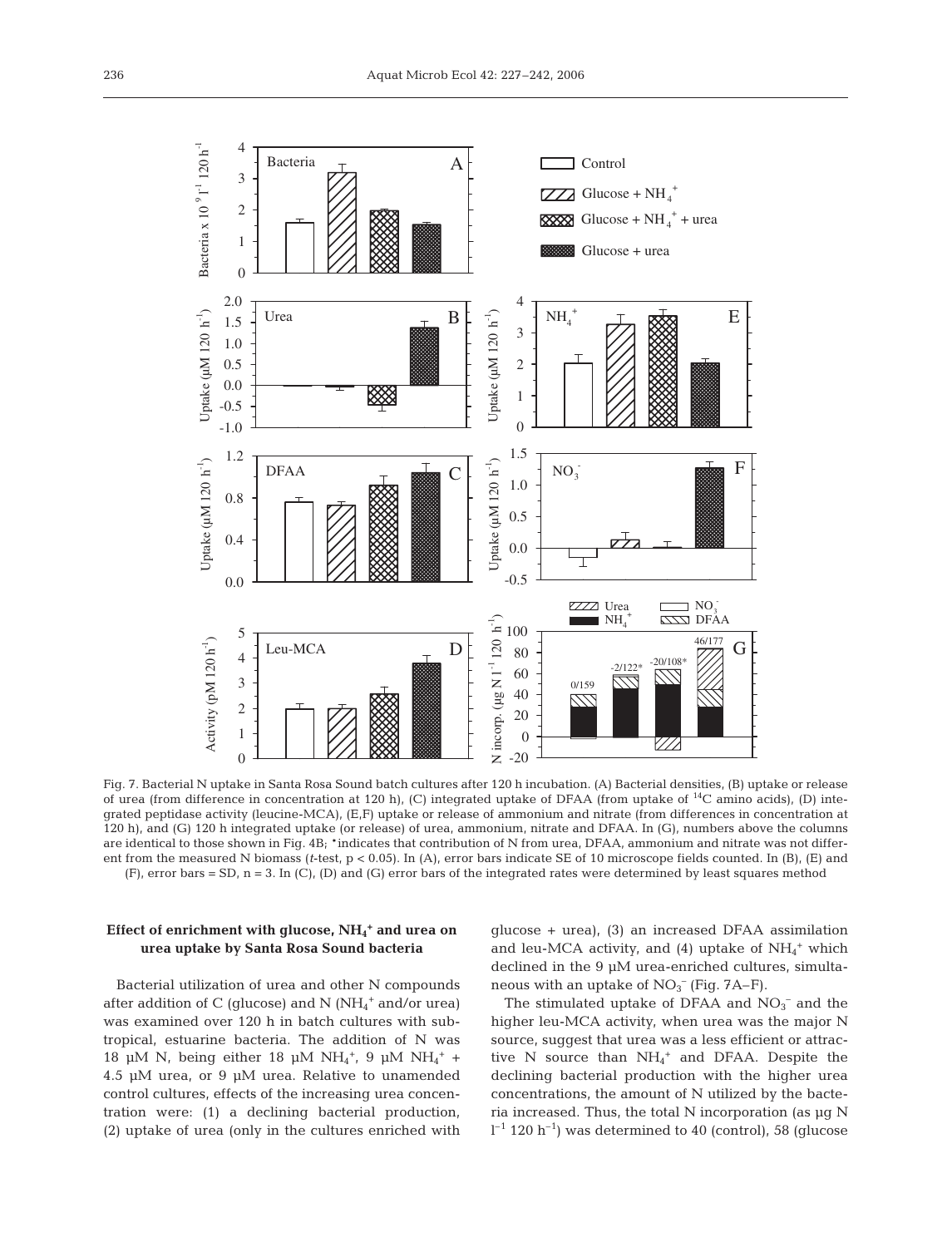$+NH<sub>4</sub><sup>+</sup>$ , 64 (glucose + NH<sub>4</sub><sup>+</sup> + urea), and 83 (glucose + urea). Relative to the bacterial biomass production, the utilized N compounds made up from 108 to 177% of the estimated bacterial N production (Fig. 7G). Only in the glucose + urea cultures was an incorporation of urea found (met 46% of the biomass production), and no release of  $\mathrm{NH}_4^+$  (expected  $\mathrm{N}$  degradation product of urea) was observed in these cultures.

## **DISCUSSION**

Ammonium and amino acids have typically been considered dominant N sources to pelagic, heterotrophic bacteria (Kirchman 2000), but the present scenarios demonstrate that urea may also sustain a sizable portion of the N demand by aquatic bacteria. When the highest urea uptake rates were measured in the spring in Roskilde Fjord and in batch cultures with Knebel Vig and Limfjorden bacteria, urea met >30% of the bacterial N demand and exceeded the DFAA-N assimilation. However, at other sampling times in Roskilde Fjord and in some of the batch cultures, urea uptake made up <1% of the bacterial N demand. The mechanisms causing these variations are not obvious, but availability and composition of organic and inorganic nutrients, specific bacterial N preferences, as well as varying uptake capacities for different N compounds may be among the factors controlling the urea uptake.

### **Uptake capacity for urea by bacterial populations**

Among identified Gram-positive and Gram-negative bacteria, only a fraction possess urease activity (search performed on the 'Prokaryotes' website, http://link. springer-ny.com/link/service/books/10125/) and therefore, presence of urease has been used as a taxonomic character. As mentioned previously, synthesis of urease in bacteria may be controlled by the general N status, including intracellular levels of glutamine and ammonium, as well as the extracellular urea concentration (Jahns 1992, Mobley et al. 1995). In some urease-positive bacteria, uptake of urea depends on a specific transport protein complex, such as an ATP-binding cassette (ABC) transporter as recently identified in *Corynebacterium glutamicum* (Beckers et al. 2005). In this bacterium, genes encoding the urea transporter and urease synthesis are controlled by the same global N regulator protein (Beckers et al. 2005), but it is unknown if this control system is commonly occurring in urease-positive bacteria.

An additional controlling factor in utilization of urea may be a slow uptake capacity. In *Corynebacterium glutamicum* maximum uptake rates for urea have been determined to 2.0 to 3.5 nmol mg  $dw^{-1}$  min<sup>-1</sup> (Siewe et

al. 1998). Applying these rates to the present estuarine bacteria, cell-specific uptake rates of 8 to 13 amol  $h^{-1}$  $cell^{-1}$  (a = 10<sup>-18</sup>) were found (assuming a cell volume of 0.2  $\mu$ m<sup>-3</sup> and an average cell weight of 64 fg (Simon & Azam 1989). This is a slow uptake, e.g. when related to the maximum uptake potential for amino acids of 150 amol cell<sup>-1</sup> h<sup>-1</sup> as measured by attached bacteria in the Mediterranean (Ayo et al. 2001). Although uptake rates of a *C. glutamicum* laboratory culture and natural, aquatic bacterial populations may not be directly comparable, the large difference in rates suggests that bacteria have a slower uptake of urea than of free amino acids. If applying the *C. glutamicum* uptake rates to the entire bacterial community in, e.g. the Knebel Vig batch cultures (assuming  $5 \times 10^9$  bacteria  $l^{-1}$ , each with a cell weight of 64 fg), the community uptake rate is estimated to 45 to 80 nmol urea  $l^{-1}$  h<sup>-1</sup>. This agrees with the maximum rate of about 50 nmol  $l^{-1}$  h<sup>-1</sup> measured in the Knebel Vig control cultures Day 5, but in most experiments the bacterial uptake was <2 nmol  $l^{-1}$  h<sup>-1</sup>. Since urease-positive bacteria most likely only made up a fraction of the bacterial populations in the estuarine water, the estimate suggests that bacteria in the Knebel Vig cultures occasionally had an uptake capacity at least corresponding to the maximum rate of *C. glutamicum*.

Based on the considerations above, factors that may have influenced uptake of urea by the estuarine bacteria include: (1) limited number of bacterial species being capable of taking up urea, (2) a relatively slow uptake system, (3) lack of energy required for synthesis of urease and transport enzymes, and (4) a general  $N$  control that favors free  $NH_4^+$  and amino acid-derived  $NH<sub>4</sub><sup>+</sup>$  to urea.

# **Relations between uptake of urea and DFAA**  and  $NH<sub>4</sub>$ <sup>+</sup>

If availability of 'high quality' N such as amino acid N or NH4 <sup>+</sup> is a major controlling factor to the uptake of urea, a high uptake of urea by the estuarine bacteria might be expected to coincide with low uptake rates and/or low concentrations of  $NH_4$ <sup>+</sup> and DFAA. A plot of *in situ* uptake rates of DFAA vs. uptake rates of urea in Roskilde Fjord from April to June did not confirm such a correlation, although a declining uptake of DFAA coincided with an increased urea uptake at half of the sampling days (Fig. 8A). Further, no trends between concentrations of DFAA, urea,  $NH_4^+$  and  $NO_3^-$  and uptake of DFAA or urea were obvious as indicated by correlation analyses (see 'Results') and as exemplified in text fields in Fig. 8A. Only a correlation between DFAA uptake and bacterial production was found in the seasonal study.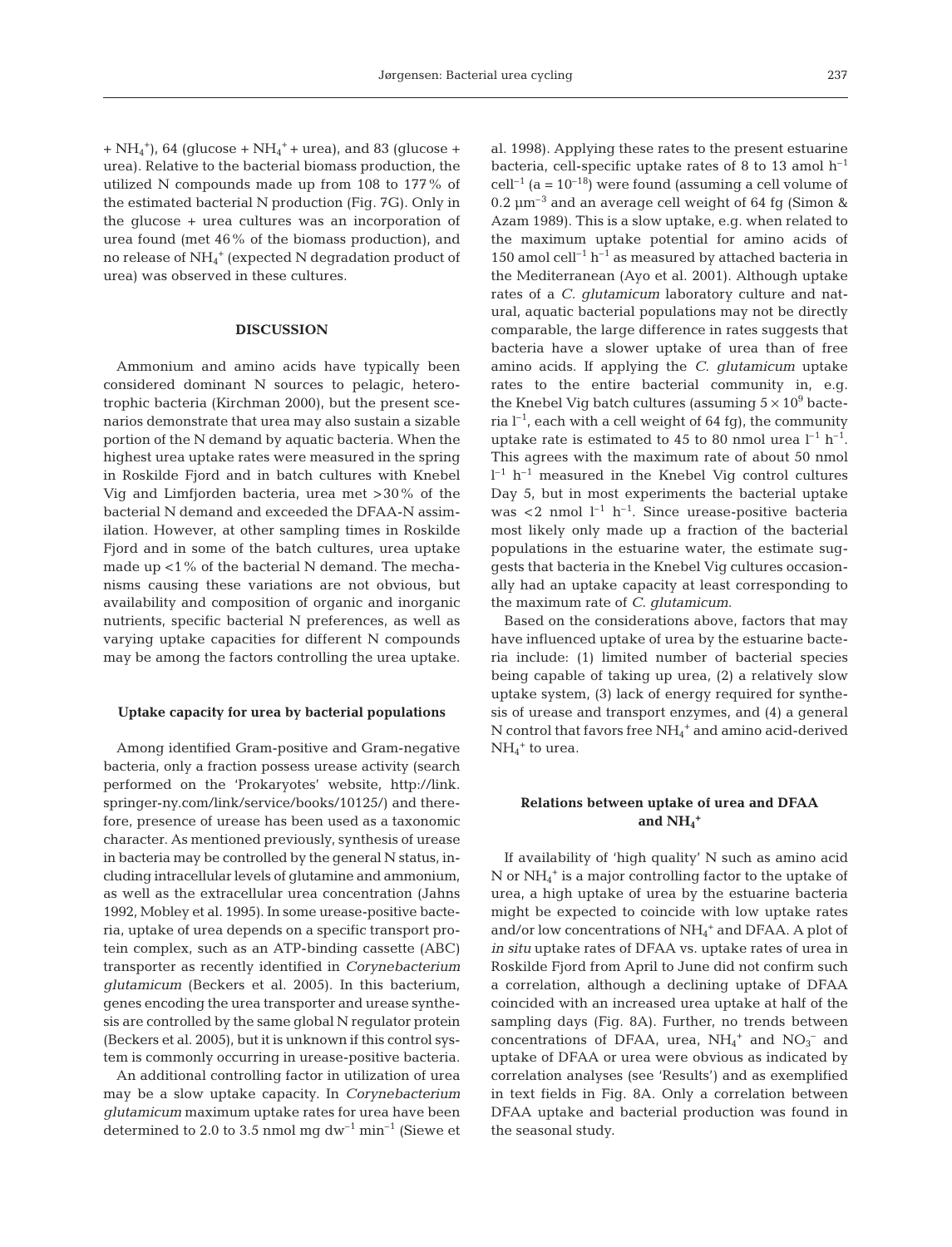

Fig. 8. (A) Uptake rates of DFAA vs. urea in the Roskilde Fjord seasonal study and (B) in the 4 series of batch cultures. Rates in (B) are average rates during the incubation periods to allow a comparison with rates in (A)

In contrast to the seasonal study of *in situ* uptake of urea and DFAA in Roskilde Fjord, there were indications of a 'high quality' control of urea uptake in the batch culture experiments. In the Roskilde Fjord cultures, the urea uptake was reduced to one-third when enriched with 30  $\mu$ M NH<sub>4</sub><sup>+</sup>-N or DFAA-N, respectively. The reduction in urea uptake, whether DFAA or NH4 <sup>+</sup> was supplied, suggests that N rather than C of the DFAA controlled the urea uptake. In further support of a 'high quality' N control of urea utilization were the Limfjorden cultures, in which urea met 32 to 41% of the N demand when low amounts of  $NH_4^+$ (<0.5 µM) and DFAA (<240 nM) were present, but when  $NH_4^+$  was added the contribution was reduced to below 21%. Contrasting these observations, no relations between urea uptake and concentrations of 'high quality' N was found in the Santa Rosa Sound. Despite low concentrations of  $NH_4^+$  (<2  $\mu$ M) and

DFAA (<145 nM), no uptake of urea was measured although relatively high urea concentrations (0.8 to 0.9 µM) occurred. A similar lack of agreement between uptake of urea and availability of  $NH_4^+$  and DFAA was found in the Knebel Vig batch cultures. In these cultures the contribution of urea-N to the bacterial N demand ranged from 0.1 to 41%, despite rather similar  $NH_4^+$  (0.2 to 0.6  $\mu$ M) and DFAA pools  $(195 \pm 56 \text{ nM})$  occurred in all cultures.

Uptake of urea in the batch cultures enriched with different C and N sources showed that availability of a labile C source (glucose) and absence of a 'high quality' N source (NH<sub>4</sub><sup>+</sup> or DFAA) was a major controlling mechanism in stimulating the uptake of urea. As summarized in Fig. 8B, addition of glucose only led to an increased uptake of urea when  $NH_4$ <sup>+</sup> was not present (Limfjorden and Santa Rosa Sound cultures). An additional effect of glucose addition was a stimulated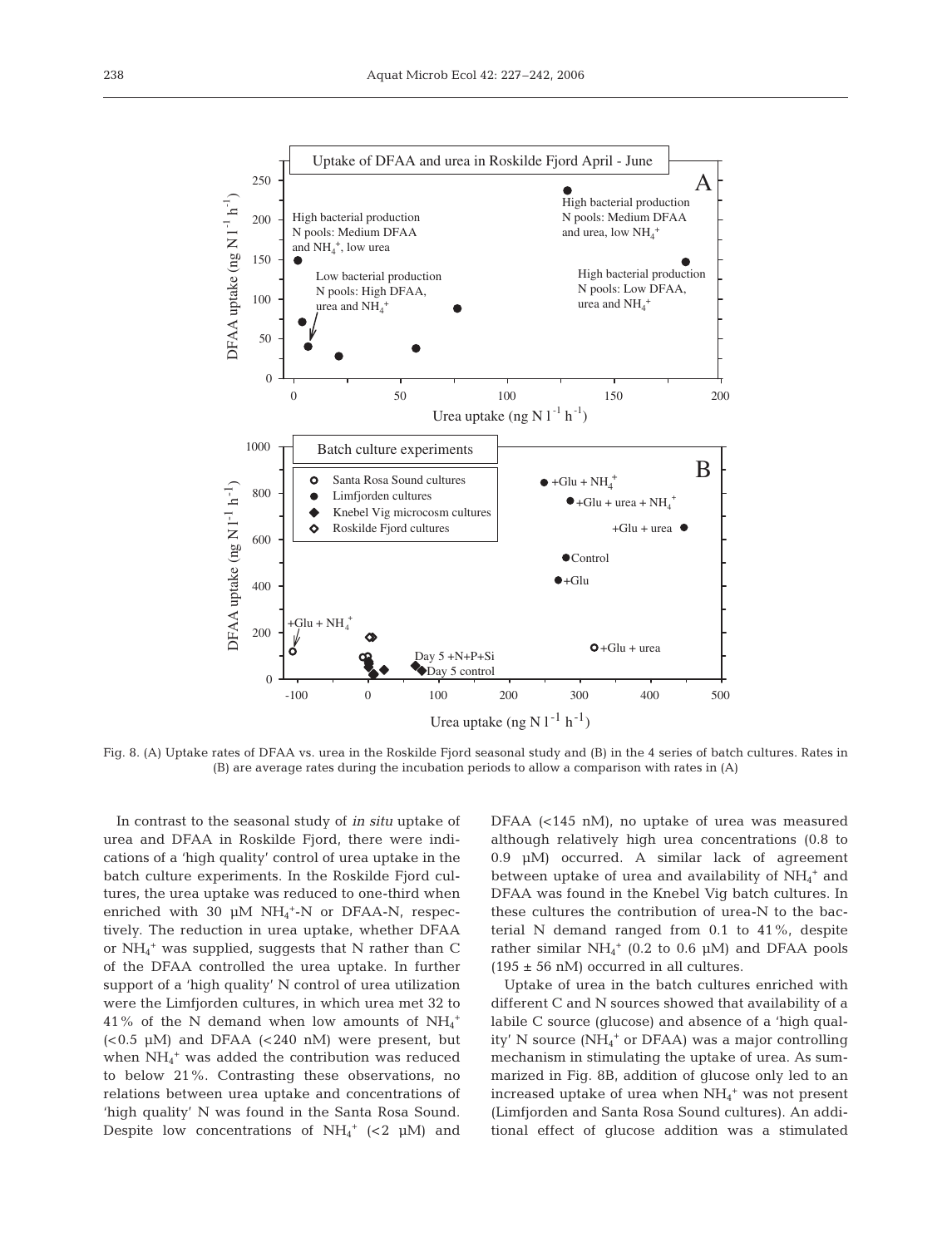uptake of DFAA, whether the cultures were enriched with  $NH_4$ <sup>+</sup> or urea (Fig. 8B). The higher DFAA uptake most likely reflects the increase in bacterial biomass (Limfjorden cultures) or may indicate a stimulated uptake capacity for 'high quality' N to avoid utilization of urea.

#### **Urea uptake and bacterial N balance**

Uptake of urea, DFAA,  $NH_4^+$  and  $NO_3^-$  in most cases sustained a large portion or all of the bacterial N demand, but the significance of the different N sources varied. Without enrichment with C or N, the 4 N sources sustained the following percentage of the bacterial N demand: urea 3 to 37%, DFAA 21 to 100% (ignoring the  $>$  100 % values in the Roskilde Fjord cultures), NH $_4^+$  5 to 100% (ignoring the >100% values in the Santa Rosa Sound cultures), and  $NO<sub>3</sub><sup>-</sup> - 8$  (release)  $-46\%$  (Table 2). The dominant N source in Roskilde Fjord and Limfjorden was DFAA, while  $NH_4^+$  and  $NO_3^-$  were the major N sources in Knebel Vig. In Santa Rosa Sound, most of the bacterial N demand was supplied by NH<sub>4</sub><sup>+</sup>.

DFAA and NH<sub>4</sub><sup>+</sup> have previously been found to be major N sources for heterotrophic, aquatic bacteria (Hoch & Kirchman 1995), but a significant bacterial uptake of urea in short-term studies has not been shown before. The *in situ* urea uptake in Roskilde Fjord is significantly above the maximum contribution of urea of 3% to the bacterial N demand observed in the Thames estuary (Middelburg & Nieuwenhuize 2000). It is possible that higher DIN pools in the Thames estuary repressed the bacterial urea uptake.

Like urea, DFAA and  $NH_4^+$  contain N in a reduced form that can immediately enter biosynthetic processes. In contrast, reducing power (NADH+ or NADPH+) and hereby energy is required for the reduction of  $NO<sub>3</sub><sup>-</sup>$  before the N moiety can be incorporated into bacterial biomass. The present finding of NO3 – being an important bacterial N source agrees with observations of heterotrophic bacteria in North Atlantic waters in which  $NO<sub>3</sub><sup>-</sup>$  met 20% or more of the N demand when  $NO_3^-$  exceeded 5 µM (Allen et al. 2002, 2005). Possibly, the cost of reducing  $NO<sub>3</sub><sup>-</sup>$  to  $NH_4^+$  is lower than the energy expenditure for producing urease and urea transport enzymes, and this may explain the urea uptake in the present studies. Opposite a reduction of  $NO<sub>3</sub><sup>-</sup>$ , in the Santa Rosa Sound cultures a production of  $NO<sub>3</sub><sup>-</sup>$  was found. This production coincided with a high uptake of  $NH_4^+$ , and may reflect bacterial nitrification, but this was not studied.

Bacterial uptake of the different N compounds (urea, DFAA,  $NH_4^+$  and  $NO_3^-$ ) sustained the entire N demand in some experiments, e.g. in 6 of the 9 Knebel Vig experiments, but only 67 to 78% in the remaining 3 experiments. Similarly, in the Limfjorden experiments, the N compounds only met 75% of the N demand in the urea- and glucose-enriched cultures. A potential N source that was not included in the present study are combined, e.g. protein-bound, amino acids, which are among the commonly utilized organic substrates by aquatic bacteria (Jørgensen et al. 1994, Keil & Kirchman 1993). In support of this, an enhanced peptidase activity was measured in the Santa Rosa Sound cultures when NH<sub>4</sub><sup>+</sup> was replaced by urea.

| Table 2. Percentage contribution of N from uptake of urea, DFAA, ammonium and nitrate relative to the bacterial N biomass. All |
|--------------------------------------------------------------------------------------------------------------------------------|
| values are mean percentages. For the Roskilde Fjord field samples and the Knebel Vig batch cultures at Days 1, 5 and 9, mean   |
| values of the different sampling days and the measured ranges are shown, nd; not determined                                    |

|                               |                                                   | Urea         | <b>DFAA</b>       | Ammonium       | Nitrate        |
|-------------------------------|---------------------------------------------------|--------------|-------------------|----------------|----------------|
| Roskilde Fjord Field samples  |                                                   | $20(0.6-44)$ | $31(11-51)$       | nd             | nd             |
| Roskilde Fjord Batch cultures | Control<br>$+DFAA$<br>$+NH4$ <sup>+</sup>         | 3.3<br>0.3   | 129<br>220<br>116 | nd<br>nd<br>nd | nd<br>nd<br>nd |
| Knebel Vig Batch cultures     | Controls (Days $1-5-9$ )                          | $29(10-54)$  | $27(27-28)$       | $37(6-60)$     | $46(9-97)$     |
|                               | $+N+P$ (Days 1-5-9)                               | $5(0.1-11)$  | $23(20-26)$       | $38(27-48)$    | $22(0.3-60)$   |
|                               | $+N+P+Si$ (Days 1-5-9)                            | $15(0.1-33)$ | $21(13-26)$       | $42(30-55)$    | $29(1.8-61)$   |
| Limfjorden Batch cultures     | Control                                           | 37           | 69                | 5              | 1.3            |
|                               | $+$ Glucose                                       | 44           | 70                | 9              | 0.5            |
|                               | +Glucose + $NH4$ <sup>+</sup>                     | 18           | 61                | 27             | 0.9            |
|                               | $+$ Glucose + N $H_4$ <sup>+</sup> + urea         | 19           | 52                | 18             | 0.8            |
|                               | $+$ Glucose $+$ urea                              | 30           | 45                | $-0.7$         | 0.7            |
| Gulf Breeze Batch cultures    | Control                                           | $-0.4$       | 46                | 113            | $-8$           |
|                               | $+$ Glucose + NH <sub>4</sub> <sup>+</sup>        | $-4$         | 24                | 98             | 4              |
|                               | $+$ Glucose + NH <sub>4</sub> <sup>+</sup> + urea | $-18$        | 19                | 69             | 0.2            |
|                               | $+$ Glucose $+$ urea                              | 81           | 35                | 60             | 2              |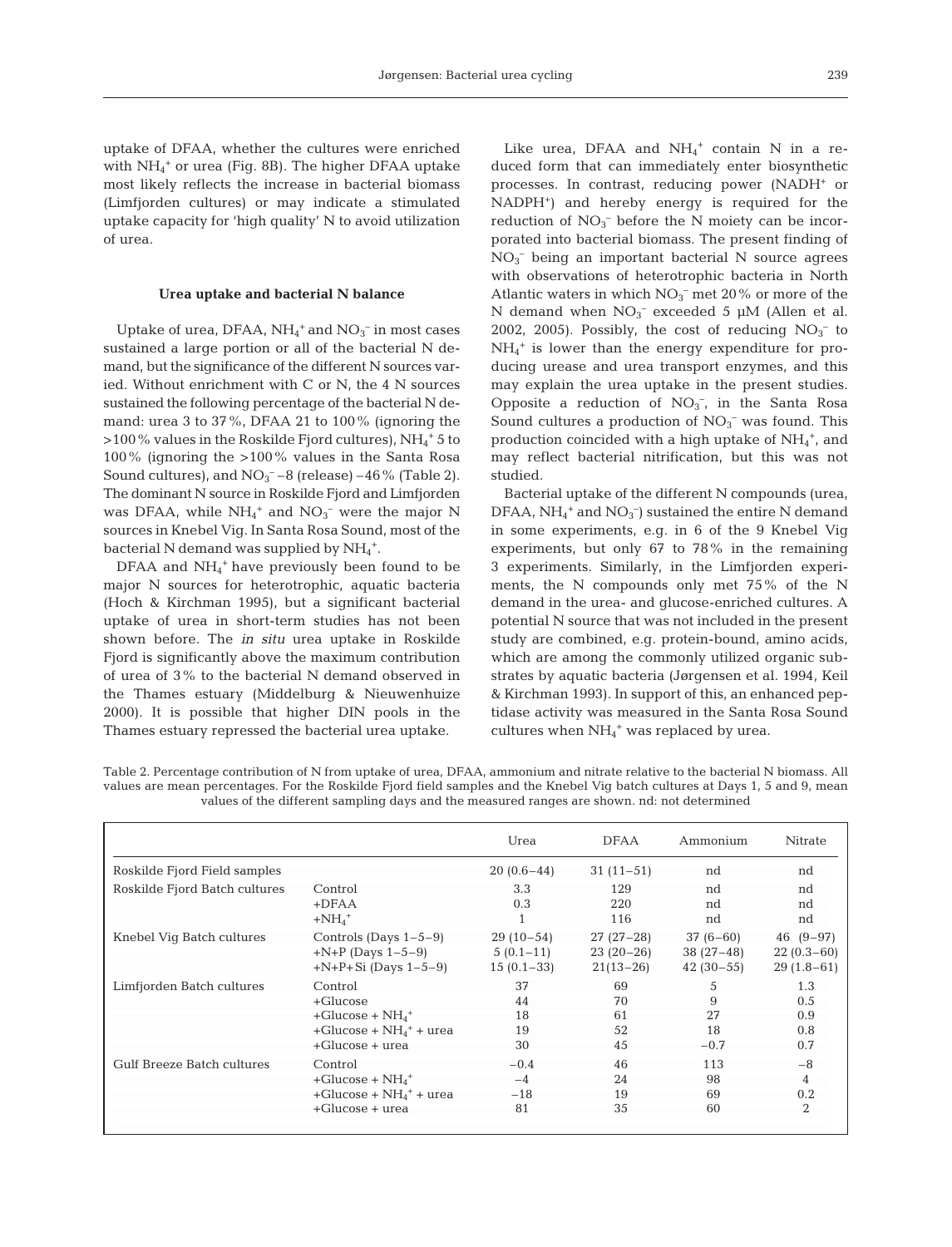In addition to uptake, a production of urea was observed in the Santa Rosa Sound cultures. Production of urea has previously been measured in bacterial batch cultures (Berman et al. 1999, Jørgensen et al. 1999a,b). The urea production may indicate a surplus of cellular N for biosynthesis, but it may also be caused by degradation of extracellular purines (Berman et al. 1999, Berg & Jørgensen 2006, this issue).

Uptake of the different N compounds was related to the bacterial N production in the Roskilde Fjord and Santa Rosa Sound samples assuming a bacterial N content of 3.5 fg. This was based on a mean N content of bacteria from 6 aquatic locations (range was 1.6 to 5 fg) by Fagerbakke et al. (1996). The assumed N content may have diverged from the actual bacterial N content in the cultures and may explain the calculated N contributions >100%. Using actual measurements of the bacterial N content, or a known C content and a C:N ratio of 5 (Table 1), contributions close to 100% to the bacterial N budgets by uptake of the different N compounds were obtained. Another potential source of error in the different N budgets may be the calculated incorporation of DFAA-N, which was based on net incorporation of [14C]-DFAA. To determine the total (gross) DFAA-N uptake, it was assumed that the incorporated DFAA-C represented 50% of the total DFAA uptake, i.e. 50% of the  $[$ <sup>14</sup>C]-DFAA taken up were respired, while all N in the DFAA was incorporated into bacterial biomass. If the actual respiration percentage differed from 50% or if DFAA-N subsequently was released by the bacteria, the actual uptake of DFAA-N may have differed from the calculated values.

In addition to being a source of N, some bacteria may also incorporate the C moiety of urea. In a study of urea uptake in soils, a minor incorporation of  $^{13}C$  from  $^{13}C$ urea was detected in phospholipid fatty acids in both heterotrophic and nitrifying bacteria (Petersen et al. 2004). It is uncertain if utilization of urea-C provides bacteria with nutritional advantages.

### **Bacterial vs. community urea uptake**

Uptake of urea in the light in untreated Knebel Vig water was on average 15.8-fold higher than in the dark (if neglecting the extreme high 282-fold value of the N+P+Si mesocosms on Day 9). This shows that the major sink for urea in the shallow Knebel Vig bay was phytoplankton production. Dark uptake of urea by algal species has not been widely studied, but during dinoflagellate blooms a high urea uptake has been observed in the dark (Fan & Glibert 2005, Kudela & Cochlan 2000). Phototrophic flagellates dominated the phytoplankton community in the N+P enclosures in Knebel Vig (Baretta-Bekker et al. 1994), but urea uptake by the unidentified flagellates was not examined. In general, urea serves as an important supplementary N source to algae, especially when other N sources are depleted (Berman & Bronk 2003). This is confirmed by summer algal blooms in the Baltic Sea (Tamminen & Irmisch 1996).

In the Knebel Vig experiments, uptake of urea in the bacterial cultures receiving water from the mesocosms on Days 1, 5 and 9 corresponded to 158% (mean value; range was 8 to 450%) of the community dark uptake in untreated water. A value of 100% would indicate that only bacteria took up urea in the dark. Due to methodological differences between the applied batch cultures (bacteria growing in 0.8 µm filtered water for 42 h) and intact, dark-incubated water samples, a difference in urea uptake rate would be anticipated. In the batch cultures, filtration through 0.8 µm filters most likely removed some bacteria, and in the intact water, organic compounds from the stimulated phytoplankton production in the mesocosms may have favored specific microorganisms (Sundh 1992) and finally, algae may have taken up urea in the dark (Tamminen & Irmisch 1996). However, considering these variables, the results indicate that bacteria accounted for a sizeable portion of the community dark uptake.

## **CONCLUSIONS**

The studies on urea uptake in 4 estuarine environments demonstrated that natural bacterial populations are capable of utilizing urea as N source, but the uptake is variable. Manipulation of available C and N sources demonstrated a higher preference for  $NH_4^+$ and amino acids than for urea, despite all compounds contain reduced N. The mechanisms controlling utilization of urea by the bacteria seems to include a relatively slow uptake system for urea, energy expenditure for synthesis of urease and transport enzymes, and a limited number of bacteria possessing the urease enzyme. The observed uptake rates of urea, ranging from insignificant to sustaining about half of the bacterial N demand, indicate that prokaryotic urea utilization can be an important element in the global N cycling.

*Acknowledgements.* I thank R. E. Jensen for competent assistance during field and laboratory work, R. B. Coffin, Naval Research Laboratory, Washington, DC (previously Gulf Breeze Environmental Research Laboratory, Gulf Breeze, FL) and W. H. Jeffrey, Department of Biology, University of West Florida, Pensacola, FL, for providing laboratory facilities for parts of the experimental work, and N. Kroer, National Environmental Research Laboratory, Roskilde, Denmark, for assis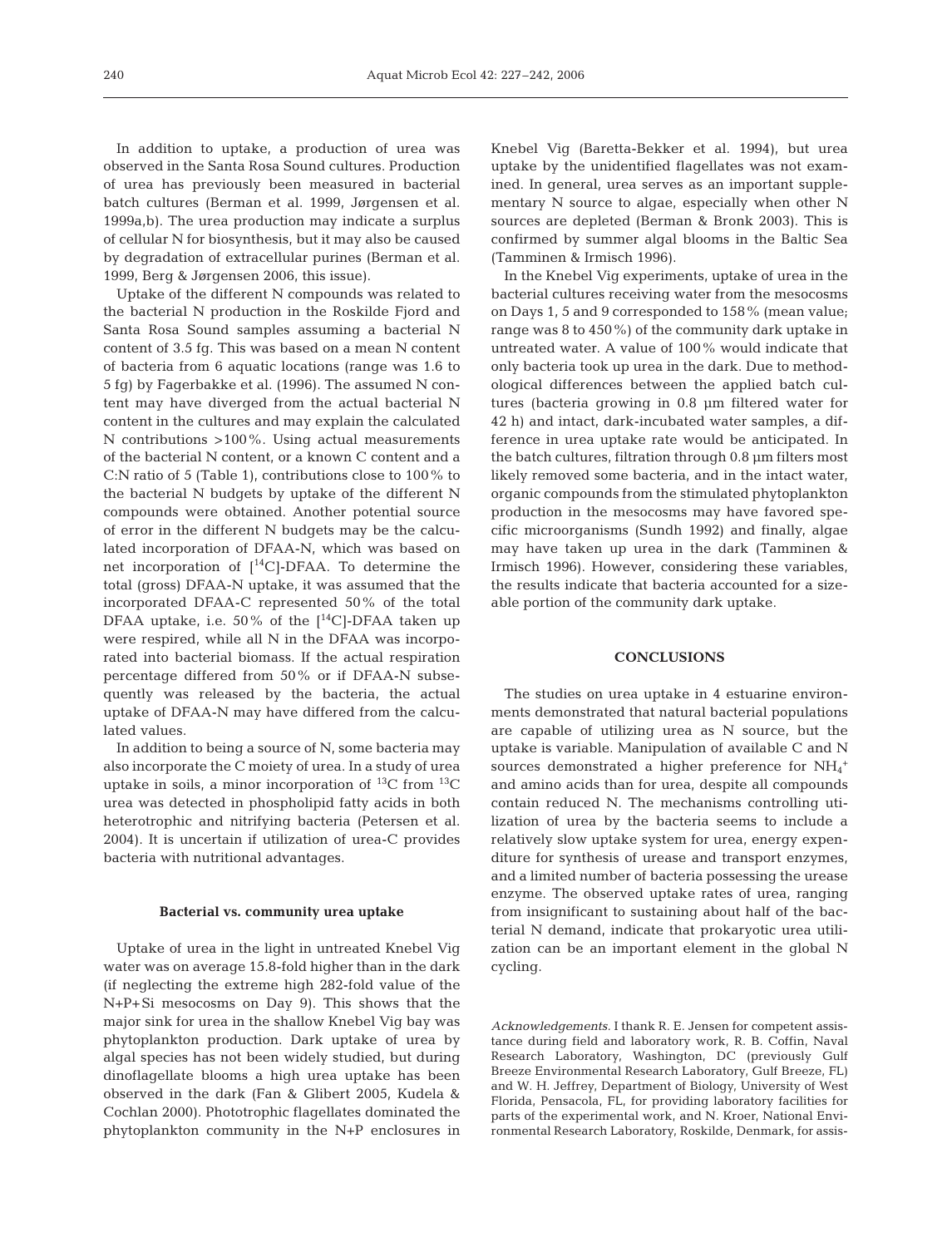tance during field work in Denmark. Financial support was provided by the National Danish Strategic Environmental Research Program and the Danish Natural Science Research Council.

#### LITERATURE CITED

- Allen AE, Howard-Jones MH, Booth MG, Frischer ME, Verity PG, Bronk DA, Sanderson MP (2002) Importance of heterotrophic bacterial assimilation of ammonium and nitrate in the Barents Sea during summer. J Mar Syst 38: 93–108
- Allen AE, Booth MG, Verity PG, Frischer ME (2005) Influence of nitrate availability on the distribution and abundance of heterotrophic bacterial nitrate assimilation genes in the Barents Sea during summer. Aquat Microb Ecol 39: 247–255
- Antia NJ, Harrison PJ, Oliveira L (1991) The role of dissolved organic nitrogen in phytoplankton nutrition, cell biology and ecology. Phycologia 30:1–89
- Ayo B, Unanue M, Azua I, Gorsky G, Turley C, Iriberri J (2001) Kinetics of glucose and amino acid uptake by attached and free-living marine bacteria in oligotrophic waters. Mar Biol 138:1071–1076
- Baretta-Bekker JG, Riemann B, Baretta JW, Rasmussen EK (1994) Testing the microbial loop concept by comparing mesocosm data with results from a dynamical simulationmodel. Mar Ecol Prog Ser 106:187–198
- Beckers G, Bendt AK, Krämer R, Burkovski A (2005) Molecular identification of the urea uptake system and transcriptional analysis of urea transporter and urease-encoding genes in *Corynebacterium glutamicum*. J Bacteriol 186: 7645–7652
- Berg GM, Jørgensen NOG (2006) Purine and pyrimidine metabolism by estuarine bacteria. Aquat Microb Ecol 42:215–226 (this issue)
- Berman T, Bronk DA (2003) Dissolved organic nitrogen: a dynamic participant in aquatic ecosystems. Aquat Microb Ecol 31:279–305
- Berman T, Bechemin C, Maestrini SY (1999) Release of ammonium and urea from dissolved organic nitrogen in aquatic ecosystems. Aquat Microb Ecol 16:295–302
- Bronk DA (2002) Dynamics of DON. In: Hansell DA, Carlson CA (eds) Biogeochemistry of marine dissolved organic matter. Academic Press, Amsterdam, p 153–249
- Cho BC, Park MG, Shim JH, Azam F (1996) Significance of bacteria in urea dynamics in coastal surface waters. Mar Ecol Prog Ser 142:19–26
- Conover RJ, Gustavson KR (1999) Sources of urea in arctic seas: zooplankton metabolism. Mar Ecol Prog Ser 179: 41–54
- Fagerbakke KM, Heldal M, Norland S (1996) Content of carbon, nitrogen, oxygen, sulfur and phosphorus in native aquatic and cultured bacteria. Aquat Microb Ecol 10:15–27
- Fan CL, Glibert PM (2005) Effects of light on nitrogen and carbon uptake during a *Prorocentrum minimum* bloom. Harmful Algae 4:629–641
- Friedrich B, Magasanik B (1977) Urease of *Klebsiella aerogenes*—Control of its synthesis by glutamine-synthetase. J Bacteriol 131:446–452
- Fuhrman J (1990) Dissolved free amino acid cycling in an estuarine outflow plume. Mar Ecol Prog Ser 66:197–203
- Fuhrman JA, Azam F (1980) Bacterioplankton secondary production estimates for coastal waters of British Columbia, Antarctica, and California. Appl Environ Microbiol 39: 1085–1095
- Glibert PM, Corley DJ, Fisher TR, Harding LW Jr, Malone TC (1995) Dynamics of the 1990 winter/spring bloom in Chesapeake Bay. Mar Ecol Prog Ser 122:27–43
- Glibert PM, Trice TM, Michael B, Lane L (2005) Urea in the tributaries of the Chesapeake and coastal bays of Maryland. Water Air Soil Pollut 160:229–243
- Hobbie JE, Daley RJ, Jasper S (1977) Use of nucleopore filters for counting bacteria by fluorescence microscopy. Appl Environ Microbiol 33:1225–1228
- Hoch MP, Kirchman DL (1995) Ammonium uptake by heterotrophic bacteria in the Delaware estuary and adjacent coastal waters. Limnol Oceanogr 40:886–897
- Jahns T (1992) Regulation of urea uptake in *Pseudomonas aeruginosa*. Antonie Leeuwenhoek 62:173–179
- Jespersen AM, Christoffersen K (1987) Measurements of chlorophyll-*a* from phytoplankton using ethanol as extraction solvent. Arch Hydrobiol 109:445–454
- Jørgensen NOG (1987) Free amino acids in lakes. Concentrations and assimilation rates in relation to phytoplankton and bacterial production. Limnol Oceanogr 32:97–111
- Jørgensen NOG, Kroer N, Coffin RB, Yang XH, Lee C (1993) Dissolved free amino acids, combined amino acids, and DNA as sources of carbon and nitrogen to marine bacteria. Mar Ecol Prog Ser 98:135–148
- Jørgensen NOG, Kroer N, Coffin RB (1994) Utilization of dissolved nitrogen by heterotrophic bacterioplankton: Effect of substrate C/N ratio. Appl Environ Microbiol 60: 4124–4133
- Jørgensen NOG, Tranvik L, Edling H, Graneli W, Lindell M (1998) Effects of sunlight on occurrence and bacterial turnover of specific carbon and nitrogen compounds in lake water. FEMS Microbiol Ecol 25:217–227
- Jørgensen NOG, Kroer N, Coffin RB, Hoch MP (1999a) Relations between bacterial nitrogen metabolism and growth efficiency in an estuarine and an open-water ecosystem. Aquat Microb Ecol 18:247–261
- Jørgensen NOG, Tranvik LJ, Berg GM (1999b) Occurrence and bacterial cycling of dissolved nitrogen in the Gulf of Riga, the Baltic Sea. Mar Ecol Prog Ser 191:1–18
- Keil RG, Kirchman DL (1991) Contribution of dissolved free amino acids and ammonium to the nitrogen requirements of heterotrophic bacterioplankton. Mar Ecol Prog Ser 73: 1–10
- Keil RG, Kirchman DL (1993) Dissolved combined amino acids: Chemical form and utilization by marine bacteria. Limnol Oceanogr 38:1256–1270
- Kirchman DL (2000) Uptake and regeneration of inorganic nutrients by marine heterotrophic bacteria. In: Kirchman DL (ed) Microbial ecology of the oceans. John Wiley & Sons, London, p 261–288
- Kroer N (1993) Bacterial growth efficiency on natural dissolved organic matter. Limnol Oceanogr 38:1282–1290
- Kroer N (1994) Relationships between biovolume and carbon and nitrogen content of bacterioplankton. FEMS Microbiol Ecol 13:217–223
- Kudela RM, Cochlan, WP (2000) Nitrogen and carbon uptake kinetics and the influence of irradiance for a red tide bloom off southern California. Aquat Microb Ecol 21: 31–47
- Lindroth P, Mopper K (1979) High performance liquid chromatographic determination of subpicomole amounts of amino acids by precolumn fluorescence derivatization with *o*-phthaldialdehyde. Anal Chem 51:1667–1674
- Lomas MW, Trice TM, Glibert PM, Bronk DA, McCarthy JJ (2002) Temporal and spatial dynamics of urea uptake and regeneration rates and concentrations in Chesapeake Bay. Estuaries 25:469–482